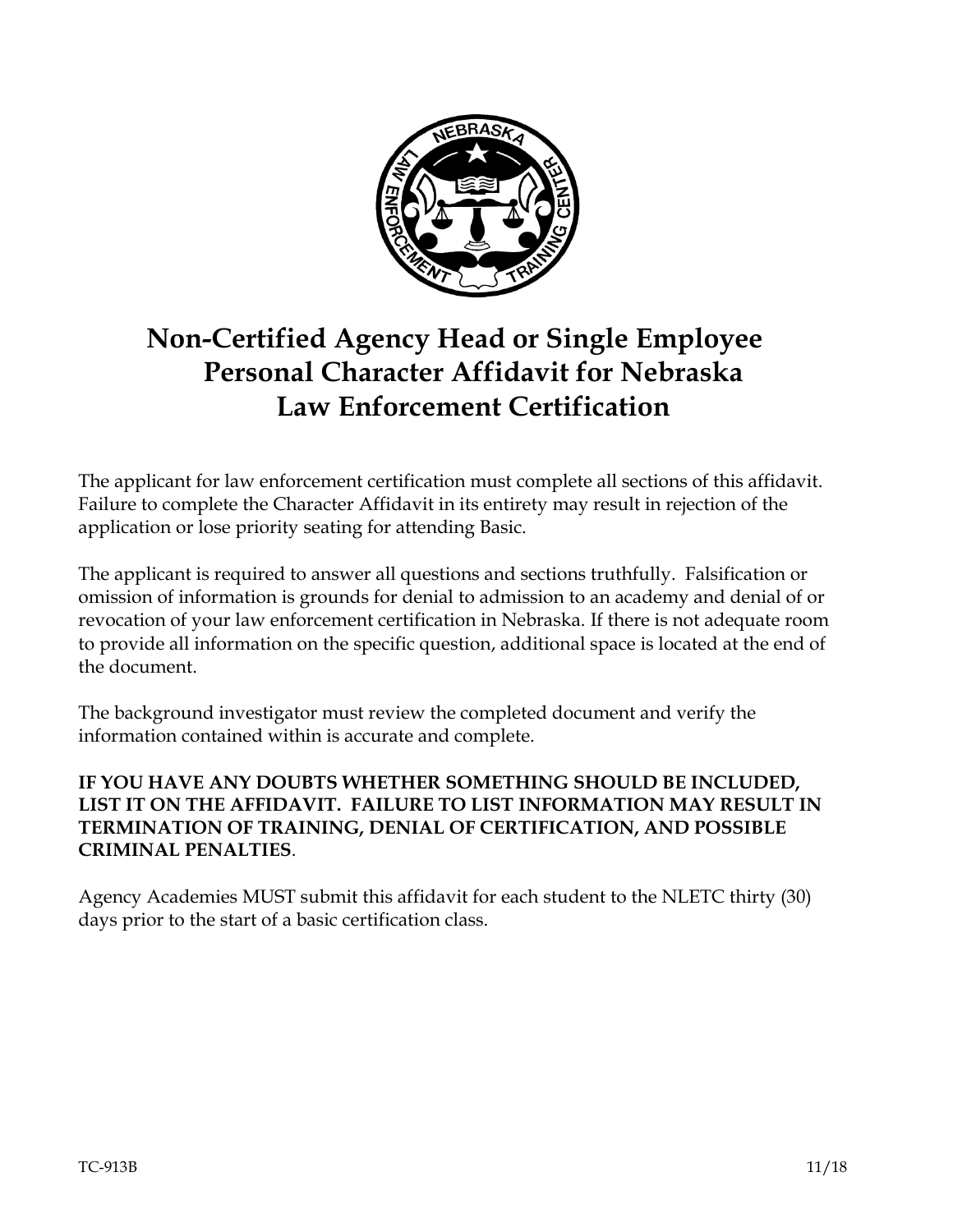#### I. PERSONAL IDENTIFICATION

| Name:                             |                                                      |                             |               |
|-----------------------------------|------------------------------------------------------|-----------------------------|---------------|
| First                             | Middle                                               | Last                        |               |
|                                   |                                                      |                             |               |
| Month                             | Day<br>Year                                          |                             |               |
|                                   |                                                      |                             |               |
| <b>Other Names You Have Used:</b> |                                                      |                             |               |
| <b>First</b>                      | Middle                                               | Last                        |               |
| <b>First</b>                      | Middle                                               | Last                        |               |
|                                   | information and an explanation of why you used them. |                             |               |
|                                   |                                                      |                             |               |
|                                   |                                                      |                             |               |
|                                   |                                                      |                             |               |
| Have you ever been fingerprinted? |                                                      |                             |               |
| <b>YES</b>                        | NO                                                   | If yes, give details below. |               |
| <b>WHEN</b>                       | <b>WHERE</b>                                         |                             | <b>REASON</b> |
|                                   |                                                      |                             |               |
|                                   |                                                      |                             |               |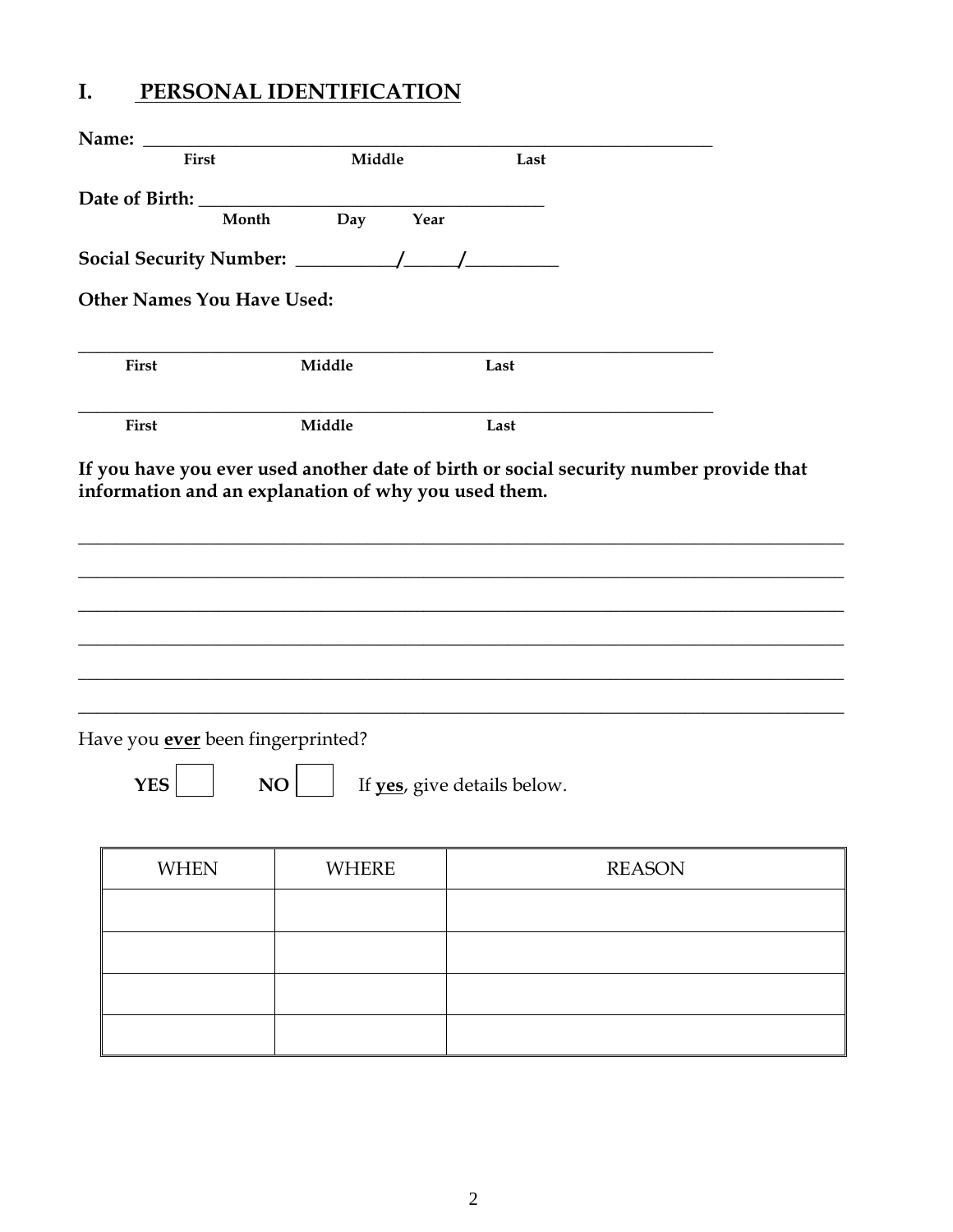## **II. CHARACTER AFFIDAVIT**

*Instructions: The applicant must answer each of the following statements with either a True or False response. If any statement cannot be answered with a True response, the applicant must provide a full explanation of the circumstances at the end of this document.*

| <b>STATEMENT</b>                                                              | True -<br>False | Initials |
|-------------------------------------------------------------------------------|-----------------|----------|
| 1. I have not used marijuana for any purpose in the two years                 |                 |          |
| preceding this application for admission to the Training Center.              |                 |          |
| 2. I have not used illegal drugs or narcotics other than marijuana in the     |                 |          |
| five years preceding this application for admission to the Training           |                 |          |
| Center.                                                                       |                 |          |
| 3. I have not been convicted of a felony or any crime which carried a         |                 |          |
| possible penalty of one year or more imprisonment or any crime                |                 |          |
| which would have carried such a penalty if committed in Nebraska              |                 |          |
| (Class 1 Misdemeanor).                                                        |                 |          |
| 4. I have not been convicted for Driving Under the Influence / Driving        |                 |          |
| While Intoxicated in the two years immediately preceding this                 |                 |          |
| application for admission to the Training Center.                             |                 |          |
| 5. I have not been convicted of either a federal or state misdemeanor         |                 |          |
| which has, as an element, the use or attempted use of physical force, or      |                 |          |
| the threatened use of a deadly weapon, committed against a current or         |                 |          |
| former spouse, parent, or guardian of the victim, by a person with            |                 |          |
| whom the victim shares a child in common, by a person who is                  |                 |          |
| cohabitating with or has cohabitated with the victim as a spouse, parent,     |                 |          |
| or guardian, or by a person similarly situated to a spouse, parent, or        |                 |          |
| guardian of the victim.                                                       |                 |          |
| 6. I have not received a punitive discharge from the United States            |                 |          |
| Armed Forces. Punitive discharges are discharges classified as                |                 |          |
| Dishonorable or Bad Conduct.                                                  |                 |          |
| 7. I have not been denied law enforcement certification status, or had        |                 |          |
| my certification revoked or currently suspended in the state or another       |                 |          |
| jurisdiction.                                                                 |                 |          |
| 8. I have not been convicted of any crime involving the threat of or the      |                 |          |
| actual use of physical violence that would constitute a Class I               |                 |          |
| Misdemeanor in this state.                                                    |                 |          |
| 9. I have not been convicted of any crime involving the threat of or the      |                 |          |
| actual sexual assault or abuse.                                               |                 |          |
| 10. I have not been convicted of any crime of physical violence or sexual     |                 |          |
| abuse against a child or children.                                            |                 |          |
| 11. I have <b>not</b> been adjudicated or convicted of a crime of domestic    |                 |          |
| violence as defined in the United States Code, $18$ U.S.C. $922(g)(9)$ , that |                 |          |
| would disqualify me from possessing a firearm.                                |                 |          |
| 12. I am not subject to an order of protection that would disqualify me       |                 |          |
| from possessing a firearm under the provisions of United States Code,         |                 |          |
| U.S.C. $922(g)(8)$ .                                                          |                 |          |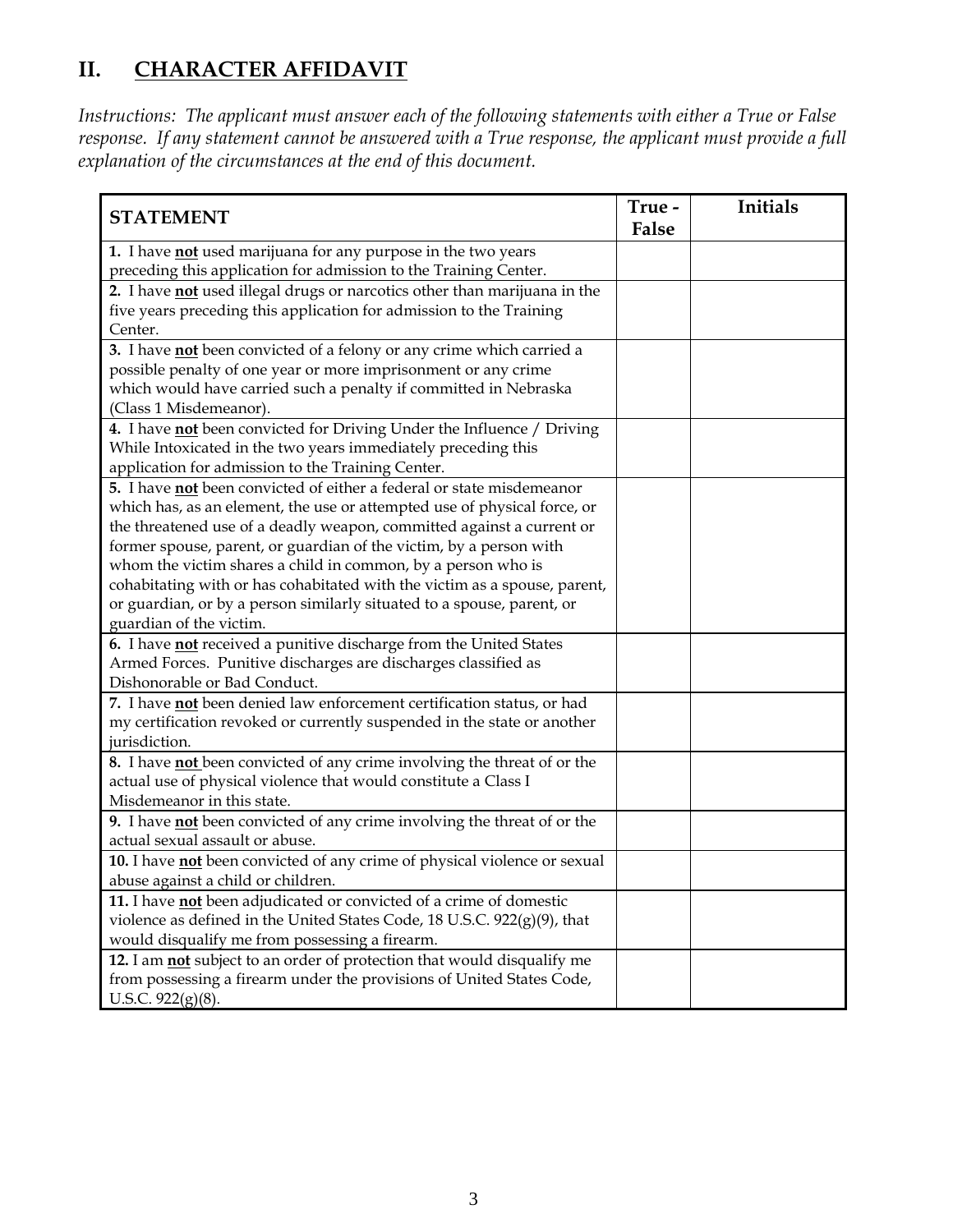#### **III. Criminal Violations:**

*Instructions: The applicant must list all violations of the law for which he/she has been cited, arrested, charged or convicted which occurred either as a juvenile or as an adult. Provide detailed explanation of incident and disposition.* 

Have you **ever**, either as an adult or juvenile, been **cited**, **arrested**, **charged**, or **convicted** for a violation of **any** law (except for moving traffic violations and parking violations)?

| <b>YES</b><br>NO | If yes, complete the information below for each incident. |  |  |  |  |
|------------------|-----------------------------------------------------------|--|--|--|--|
|                  |                                                           |  |  |  |  |
|                  |                                                           |  |  |  |  |
|                  |                                                           |  |  |  |  |
|                  |                                                           |  |  |  |  |
|                  |                                                           |  |  |  |  |
|                  |                                                           |  |  |  |  |
|                  |                                                           |  |  |  |  |
|                  |                                                           |  |  |  |  |
|                  |                                                           |  |  |  |  |
|                  |                                                           |  |  |  |  |
|                  |                                                           |  |  |  |  |
|                  |                                                           |  |  |  |  |
|                  |                                                           |  |  |  |  |
|                  |                                                           |  |  |  |  |
|                  |                                                           |  |  |  |  |
|                  |                                                           |  |  |  |  |
|                  |                                                           |  |  |  |  |
|                  |                                                           |  |  |  |  |
|                  |                                                           |  |  |  |  |

If necessary to report any additional criminal offenses use the same format as above at the end of this document identified as III. #3, #4 etc.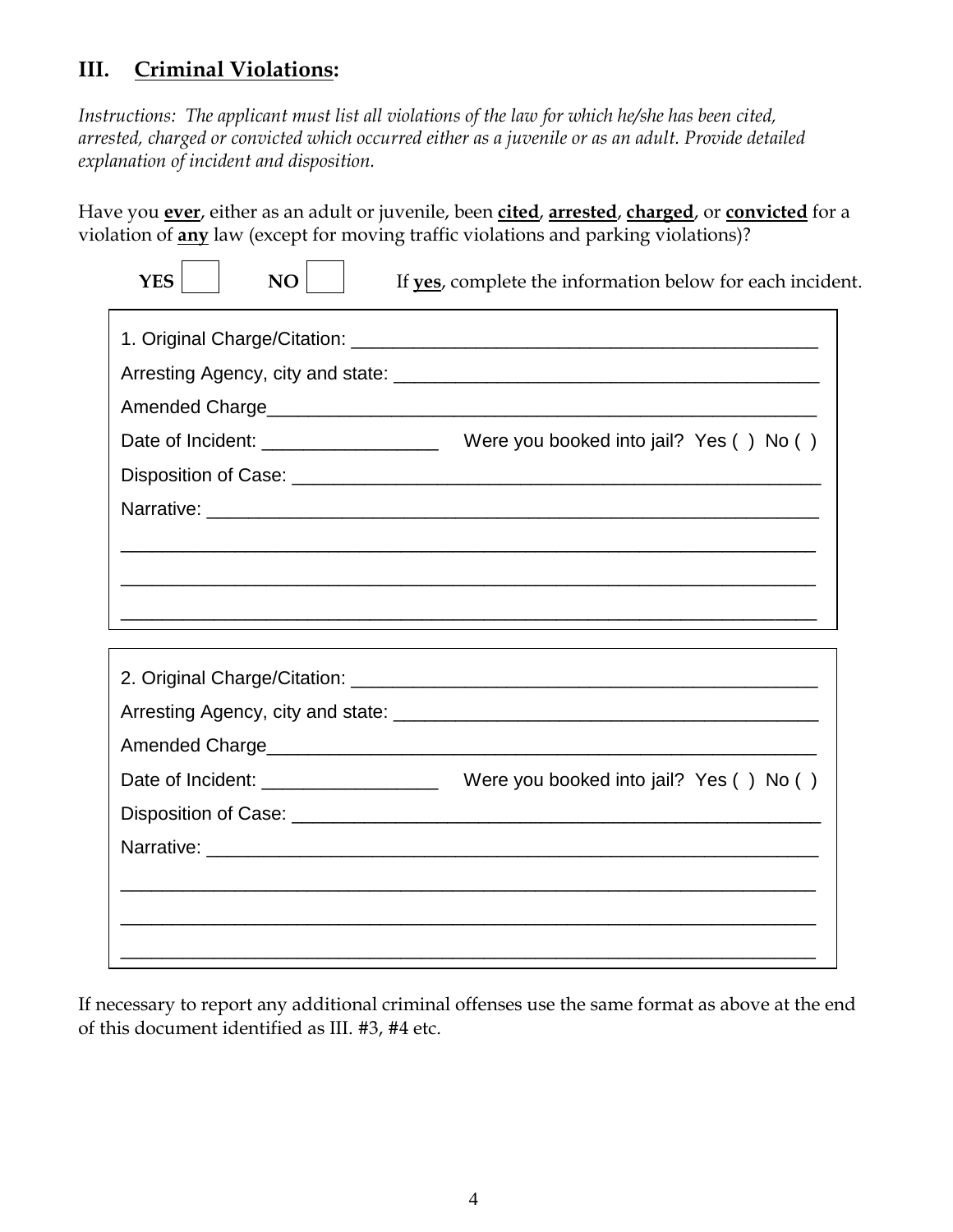## **IV. Traffic Violations:**

*Instructions: All traffic violations for which the applicant has been cited, arrested or convicted must be reported. Provide detailed explanation of violation and disposition.* 

Have you **ever** been **cited**, **arrested** or **convicted** of any moving traffic violation with the exception of minor parking violations?

| <b>YES</b><br>NO                     | If yes, complete the information below.                                                                               |  |  |
|--------------------------------------|-----------------------------------------------------------------------------------------------------------------------|--|--|
|                                      |                                                                                                                       |  |  |
|                                      |                                                                                                                       |  |  |
| Date of Offense: ___________________ |                                                                                                                       |  |  |
|                                      |                                                                                                                       |  |  |
|                                      |                                                                                                                       |  |  |
|                                      | <u> 1989 - Johann Harry Harry Harry Harry Harry Harry Harry Harry Harry Harry Harry Harry Harry Harry Harry Harry</u> |  |  |
|                                      |                                                                                                                       |  |  |
|                                      |                                                                                                                       |  |  |
| Date of Offense: ___________________ |                                                                                                                       |  |  |
|                                      |                                                                                                                       |  |  |
|                                      |                                                                                                                       |  |  |
|                                      |                                                                                                                       |  |  |
|                                      |                                                                                                                       |  |  |
|                                      |                                                                                                                       |  |  |
|                                      |                                                                                                                       |  |  |
|                                      |                                                                                                                       |  |  |
|                                      |                                                                                                                       |  |  |

If necessary to report any additional traffic offenses use the same format as above at the end of this document identified as IV. #4, #5 etc.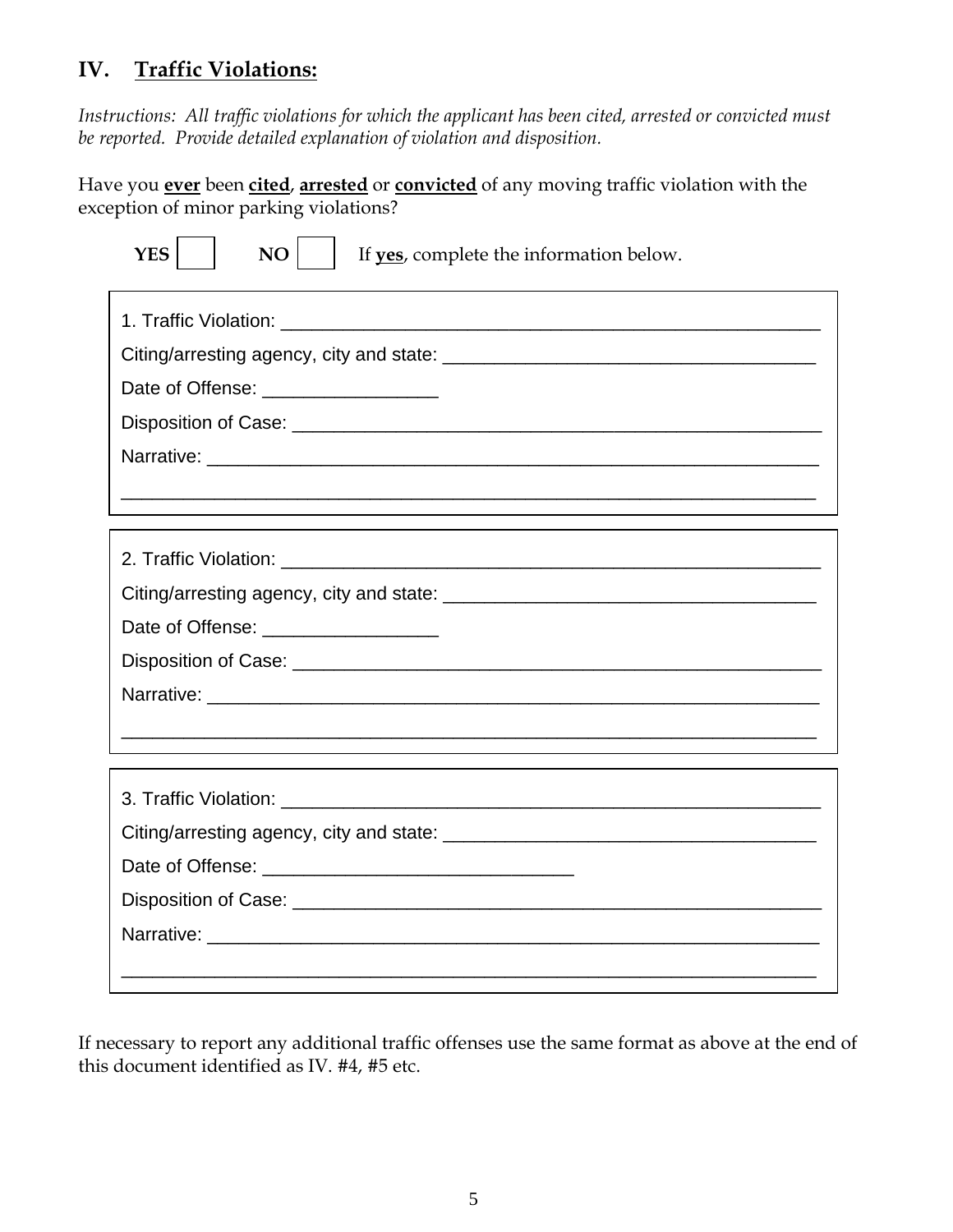## A. **Operator's License(s)**

1. Current Vehicle Operator's License: (provide copy of current license)

|    | a.                          |                                                                                                                                                                                               |
|----|-----------------------------|-----------------------------------------------------------------------------------------------------------------------------------------------------------------------------------------------|
|    | $\mathbf{b}$ .              |                                                                                                                                                                                               |
|    | C.                          | Class and restrictions:                                                                                                                                                                       |
|    | d.                          |                                                                                                                                                                                               |
| 2. | provide the following:      | If you have possessed a vehicle operator's license issued by a state other than Nebraska                                                                                                      |
|    |                             | (Provide a copy of your out of state driving record abstract)                                                                                                                                 |
| 3. | revocation of your license. | Have you <b>ever</b> had your vehicle operator's license suspended or revoked? If your<br>driver's license was revoked due to points, you must list all of the violations that contributed to |
|    | <b>YES</b>                  | If yes, give details below.<br>NO                                                                                                                                                             |
|    |                             |                                                                                                                                                                                               |
|    | a.<br>restored?             | If you answered <b>yes</b> to question #2, in this section, was such license ever                                                                                                             |
|    | <b>YES</b>                  | If <b>no</b> , explain why:<br>NO.                                                                                                                                                            |
|    |                             |                                                                                                                                                                                               |
| 4. |                             | Have you ever been involved in a motor vehicle accident?                                                                                                                                      |
|    | <b>YES</b>                  | NO<br>If yes, provide date, location and circumstances of accident:                                                                                                                           |
|    |                             |                                                                                                                                                                                               |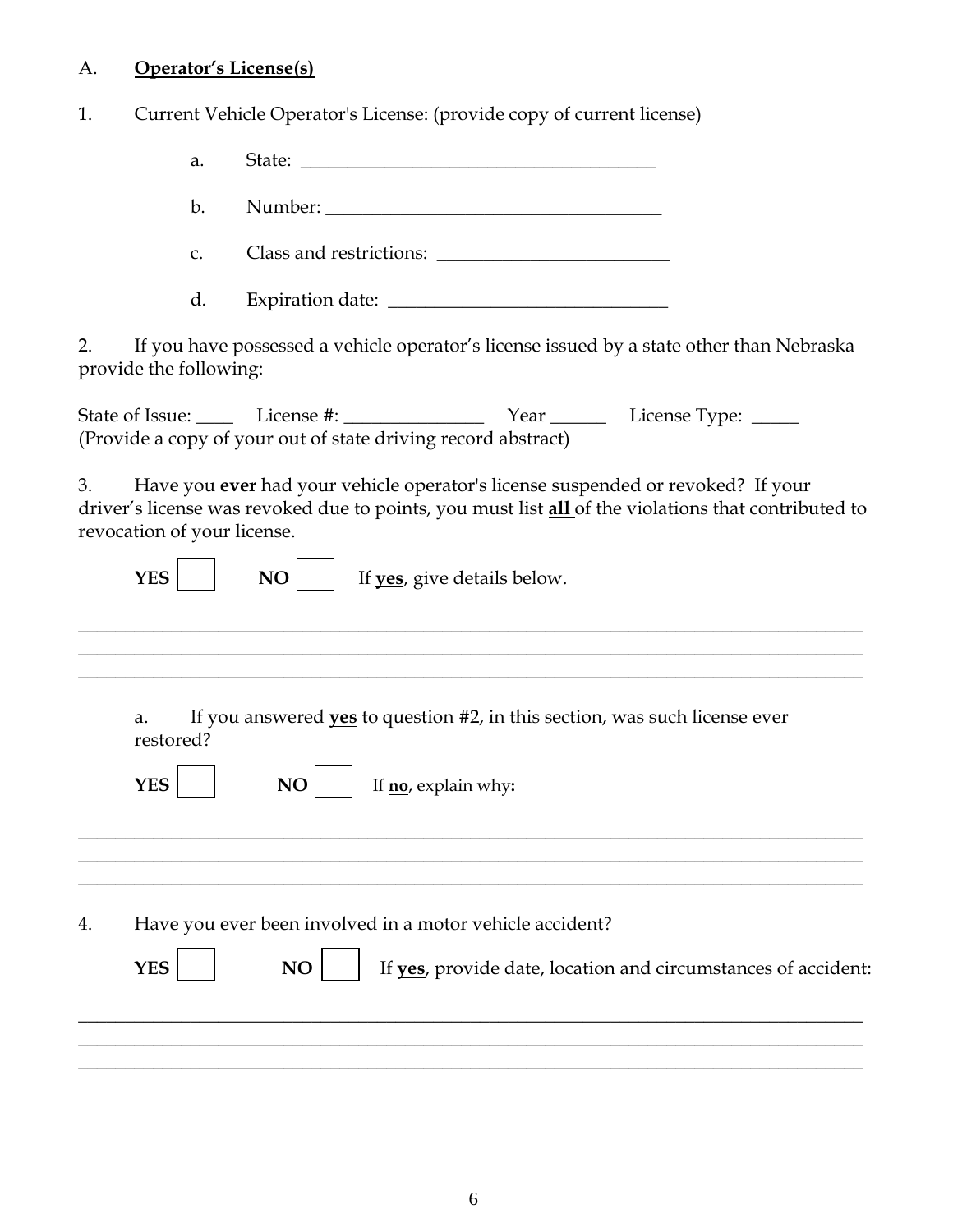### **V. DRUG USE INFORMATION**

*Instructions: The applicant must list all violations of the law for which he/she has been cited, arrested, charged or convicted which occurred either as a juvenile or as an adult. Provide detailed explanation of incident and disposition.* 

1. Under State or Federal law, have you illegally sold, produced, cultivated or transported marijuana or other controlled substance for sale?

|    | YES                  | NO             | If yes, provide a detailed explanation. If additional<br>space is needed please include it at the end of this<br>document.                                                                         |
|----|----------------------|----------------|----------------------------------------------------------------------------------------------------------------------------------------------------------------------------------------------------|
| 2. |                      |                | Have you used marijuana for any purpose in the last two (2) years?                                                                                                                                 |
|    | <b>YES</b>           | NO             | If yes, provide a detailed explanation. If additional<br>space is needed please include it at the end of this<br>document.                                                                         |
| 3. |                      |                | Have you used any controlled substance, not prescribed to you by a physician, while                                                                                                                |
|    | <b>YES</b>           | N <sub>O</sub> | employed or appointed as a peace officer or law enforcement officer?<br>If yes, provide a detailed explanation. If additional<br>space is needed please include it at the end of this<br>document. |
| 4. | past five (5) years? |                | Have you used any controlled substance, other than marijuana, for any purpose in the                                                                                                               |
|    | <b>YES</b>           | NO             | If yes, provide a detailed explanation. If additional<br>space is needed please include it at the end of this<br>document.                                                                         |

\_\_\_\_\_\_\_\_\_\_\_\_\_\_\_\_\_\_\_\_\_\_\_\_\_\_\_\_\_\_\_\_\_\_\_\_\_\_\_\_\_\_\_\_\_\_\_\_\_\_\_\_\_\_\_\_\_\_\_\_\_\_\_\_\_\_\_\_\_\_\_\_\_\_\_\_\_\_\_\_\_\_\_\_ \_\_\_\_\_\_\_\_\_\_\_\_\_\_\_\_\_\_\_\_\_\_\_\_\_\_\_\_\_\_\_\_\_\_\_\_\_\_\_\_\_\_\_\_\_\_\_\_\_\_\_\_\_\_\_\_\_\_\_\_\_\_\_\_\_\_\_\_\_\_\_\_\_\_\_\_\_\_\_\_\_\_\_\_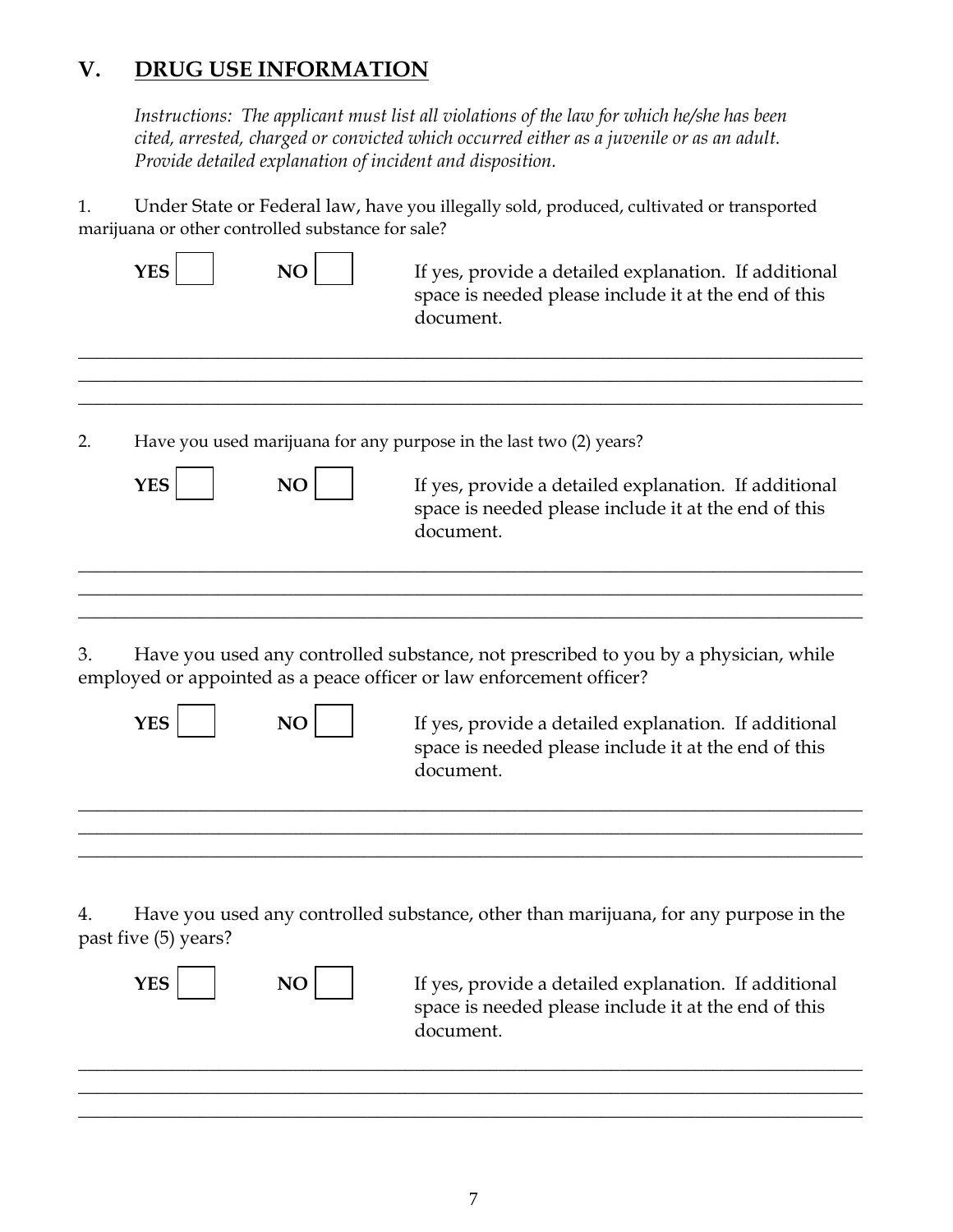## **VI. MILITARY SERVICE INFORMATION**

Have you ever been a member of the armed forces of the United States including reserve components or the National Guard? (If yes, submit a copy of DD214 with this form. If no, go to Character Declarations.)

|    | <b>YES</b> | NO                                                                                                                                                         |
|----|------------|------------------------------------------------------------------------------------------------------------------------------------------------------------|
| 1. | a.         | I was a member of the armed forces<br>Regular armed forces:                                                                                                |
|    | Army       | Coast Guard<br>Air Force<br><b>Marine Corps</b><br>Navy                                                                                                    |
|    |            | Dates of Service: FROM: TO:                                                                                                                                |
|    | b.         | Mo/Yr<br>Mo/Yr<br>Reserve components:                                                                                                                      |
|    | Army       | Air Force<br>Coast Guard<br><b>Marine Corps</b><br>Navy                                                                                                    |
|    |            | Dates of Service: FROM: $\frac{1}{\text{Mo/Yr}}$ TO: $\frac{1}{\text{Mo/Yr}}$                                                                              |
|    | C.         | National Guard:                                                                                                                                            |
|    | Army       | Air Force<br>Coast Guard<br>Navy<br>Marine Corps                                                                                                           |
|    |            | Mo/Yr<br>Mo/Yr                                                                                                                                             |
|    | d.         | My rank was/is: $\frac{1}{2}$                                                                                                                              |
| 2. |            | I am presently a member of the armed forces. Applicant is currently on active duty in<br>the Armed forces, to include reserve component or National Guard: |

| <b>YES</b><br>NO                                         |
|----------------------------------------------------------|
| Air Force<br>Coast Guard<br>Marine Corps<br>Navy<br>Army |
| National Guard<br>Reserve Component<br>Active            |
| Present Duty Station: _________                          |
| Address:                                                 |
| Name of commanding officer:                              |
| Telephone number:                                        |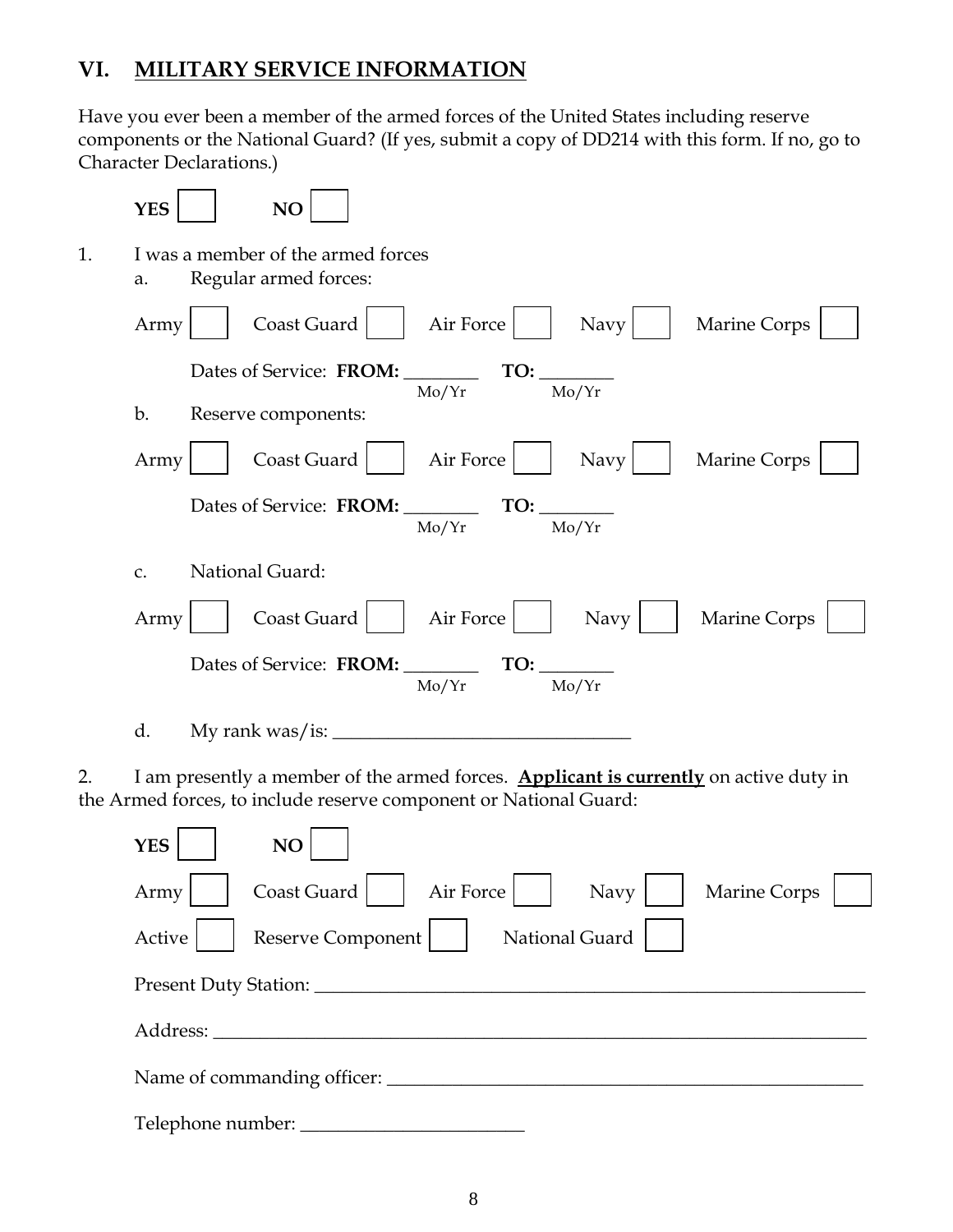1. While a member of the armed forces:

| a.             | Did you receive an honorable discharge?<br><b>YES</b><br><b>NO</b>                                                                                                          |
|----------------|-----------------------------------------------------------------------------------------------------------------------------------------------------------------------------|
| $\mathbf{b}$ . | Where you ever court-martialed?<br><b>YES</b><br>NO                                                                                                                         |
|                | (If yes, provide a detailed explanation. If additional space is needed please include it at the end<br>of this document. Provide applicable military disciplinary records.) |
| $C_{\bullet}$  | Were you ever awarded non-judicial punishment?<br><b>YES</b><br>NO<br>(Art. 15 UCMJ)                                                                                        |
|                | (If yes, provide a detailed explanation. If additional space is needed please include it at the end<br>of this document. Provide applicable military disciplinary records.) |
| d.             | Were you allowed to resign in lieu of a court-martial?<br><b>YES</b><br>NO                                                                                                  |
|                | (If yes, provide a detailed explanation. If additional space is needed please include it at the end<br>of this document. Provide applicable military disciplinary records.) |
| e.             | Were you administratively discharged?<br>NO<br><b>YES</b>                                                                                                                   |
|                | (If yes, provide a detailed explanation. If additional space is needed please include it at the end<br>of this document. Provide applicable military disciplinary records.) |
|                |                                                                                                                                                                             |

**\_\_\_\_\_\_\_\_\_\_\_\_\_\_\_\_\_\_\_\_\_\_\_\_\_\_\_\_\_\_\_\_\_\_\_\_\_\_\_\_\_\_\_\_\_\_\_\_\_\_\_\_\_\_\_\_\_\_\_\_\_\_\_\_\_\_\_\_\_\_\_\_\_\_\_\_\_\_\_\_\_\_\_\_**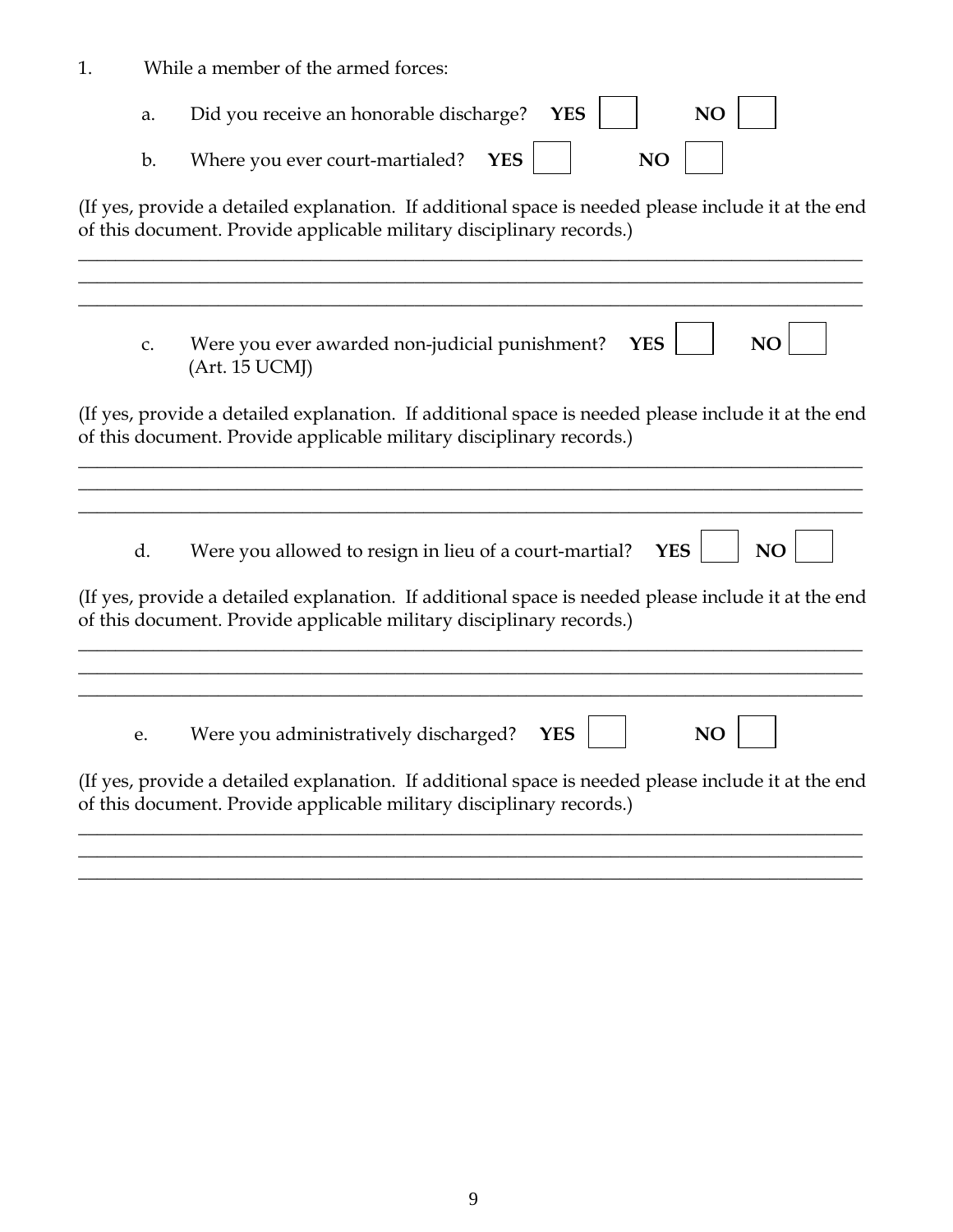## **VII. CHARACTER DECLARATIONS**

1. Have you **ever** been party in civil litigation?

| VEC<br>1 E.S | u |  |
|--------------|---|--|
|              |   |  |

(If yes, provide a detailed explanation. If additional space is needed please include it at the end of this document.)

**\_\_\_\_\_\_\_\_\_\_\_\_\_\_\_\_\_\_\_\_\_\_\_\_\_\_\_\_\_\_\_\_\_\_\_\_\_\_\_\_\_\_\_\_\_\_\_\_\_\_\_\_\_\_\_\_\_\_\_\_\_\_\_\_\_\_\_\_\_\_\_\_\_\_\_\_\_\_\_\_\_\_\_\_ \_\_\_\_\_\_\_\_\_\_\_\_\_\_\_\_\_\_\_\_\_\_\_\_\_\_\_\_\_\_\_\_\_\_\_\_\_\_\_\_\_\_\_\_\_\_\_\_\_\_\_\_\_\_\_\_\_\_\_\_\_\_\_\_\_\_\_\_\_\_\_\_\_\_\_\_\_\_\_\_\_\_\_\_ \_\_\_\_\_\_\_\_\_\_\_\_\_\_\_\_\_\_\_\_\_\_\_\_\_\_\_\_\_\_\_\_\_\_\_\_\_\_\_\_\_\_\_\_\_\_\_\_\_\_\_\_\_\_\_\_\_\_\_\_\_\_\_\_\_\_\_\_\_\_\_\_\_\_\_\_\_\_\_\_\_\_\_\_**

2. Have you ever had a complaint filed against you in any civil, criminal or administrative forum, alleging fraud, deceit, misrepresentation, or forgery?



(If yes, provide a detailed explanation. Include name and location of court and copy of court pleadings and final disposition. If additional space is needed please include it at the end of this document.)

\_\_\_\_\_\_\_\_\_\_\_\_\_\_\_\_\_\_\_\_\_\_\_\_\_\_\_\_\_\_\_\_\_\_\_\_\_\_\_\_\_\_\_\_\_\_\_\_\_\_\_\_\_\_\_\_\_\_\_\_\_\_\_\_\_\_\_\_\_\_\_\_\_\_\_\_\_\_\_\_\_\_\_\_ \_\_\_\_\_\_\_\_\_\_\_\_\_\_\_\_\_\_\_\_\_\_\_\_\_\_\_\_\_\_\_\_\_\_\_\_\_\_\_\_\_\_\_\_\_\_\_\_\_\_\_\_\_\_\_\_\_\_\_\_\_\_\_\_\_\_\_\_\_\_\_\_\_\_\_\_\_\_\_\_\_\_\_\_ \_\_\_\_\_\_\_\_\_\_\_\_\_\_\_\_\_\_\_\_\_\_\_\_\_\_\_\_\_\_\_\_\_\_\_\_\_\_\_\_\_\_\_\_\_\_\_\_\_\_\_\_\_\_\_\_\_\_\_\_\_\_\_\_\_\_\_\_\_\_\_\_\_\_\_\_\_\_\_\_\_\_\_\_

**3.** Have you ever had a civil case dismissed because of a finding of abuse of legal process including the filing of a frivolous lawsuit?

| ۰. |
|----|
|----|



(If yes, provide a detailed explanation. Include name and location of court and copy of court pleadings and final disposition. If additional space is needed please include it at the end of this document.)

\_\_\_\_\_\_\_\_\_\_\_\_\_\_\_\_\_\_\_\_\_\_\_\_\_\_\_\_\_\_\_\_\_\_\_\_\_\_\_\_\_\_\_\_\_\_\_\_\_\_\_\_\_\_\_\_\_\_\_\_\_\_\_\_\_\_\_\_\_\_\_\_\_\_\_\_\_\_\_\_\_\_\_\_ \_\_\_\_\_\_\_\_\_\_\_\_\_\_\_\_\_\_\_\_\_\_\_\_\_\_\_\_\_\_\_\_\_\_\_\_\_\_\_\_\_\_\_\_\_\_\_\_\_\_\_\_\_\_\_\_\_\_\_\_\_\_\_\_\_\_\_\_\_\_\_\_\_\_\_\_\_\_\_\_\_\_\_\_ \_\_\_\_\_\_\_\_\_\_\_\_\_\_\_\_\_\_\_\_\_\_\_\_\_\_\_\_\_\_\_\_\_\_\_\_\_\_\_\_\_\_\_\_\_\_\_\_\_\_\_\_\_\_\_\_\_\_\_\_\_\_\_\_\_\_\_\_\_\_\_\_\_\_\_\_\_\_\_\_\_\_\_\_

4. Have you ever had a professional license that you hold be under investigation?

| v<br>.<br>-- |  |  |
|--------------|--|--|
|--------------|--|--|

(If yes, provide a detailed explanation. If additional space is needed please include it at the end of this document.)

\_\_\_\_\_\_\_\_\_\_\_\_\_\_\_\_\_\_\_\_\_\_\_\_\_\_\_\_\_\_\_\_\_\_\_\_\_\_\_\_\_\_\_\_\_\_\_\_\_\_\_\_\_\_\_\_\_\_\_\_\_\_\_\_\_\_\_\_\_\_\_\_\_\_\_\_\_\_\_\_\_\_\_\_ \_\_\_\_\_\_\_\_\_\_\_\_\_\_\_\_\_\_\_\_\_\_\_\_\_\_\_\_\_\_\_\_\_\_\_\_\_\_\_\_\_\_\_\_\_\_\_\_\_\_\_\_\_\_\_\_\_\_\_\_\_\_\_\_\_\_\_\_\_\_\_\_\_\_\_\_\_\_\_\_\_\_\_\_ \_\_\_\_\_\_\_\_\_\_\_\_\_\_\_\_\_\_\_\_\_\_\_\_\_\_\_\_\_\_\_\_\_\_\_\_\_\_\_\_\_\_\_\_\_\_\_\_\_\_\_\_\_\_\_\_\_\_\_\_\_\_\_\_\_\_\_\_\_\_\_\_\_\_\_\_\_\_\_\_\_\_\_\_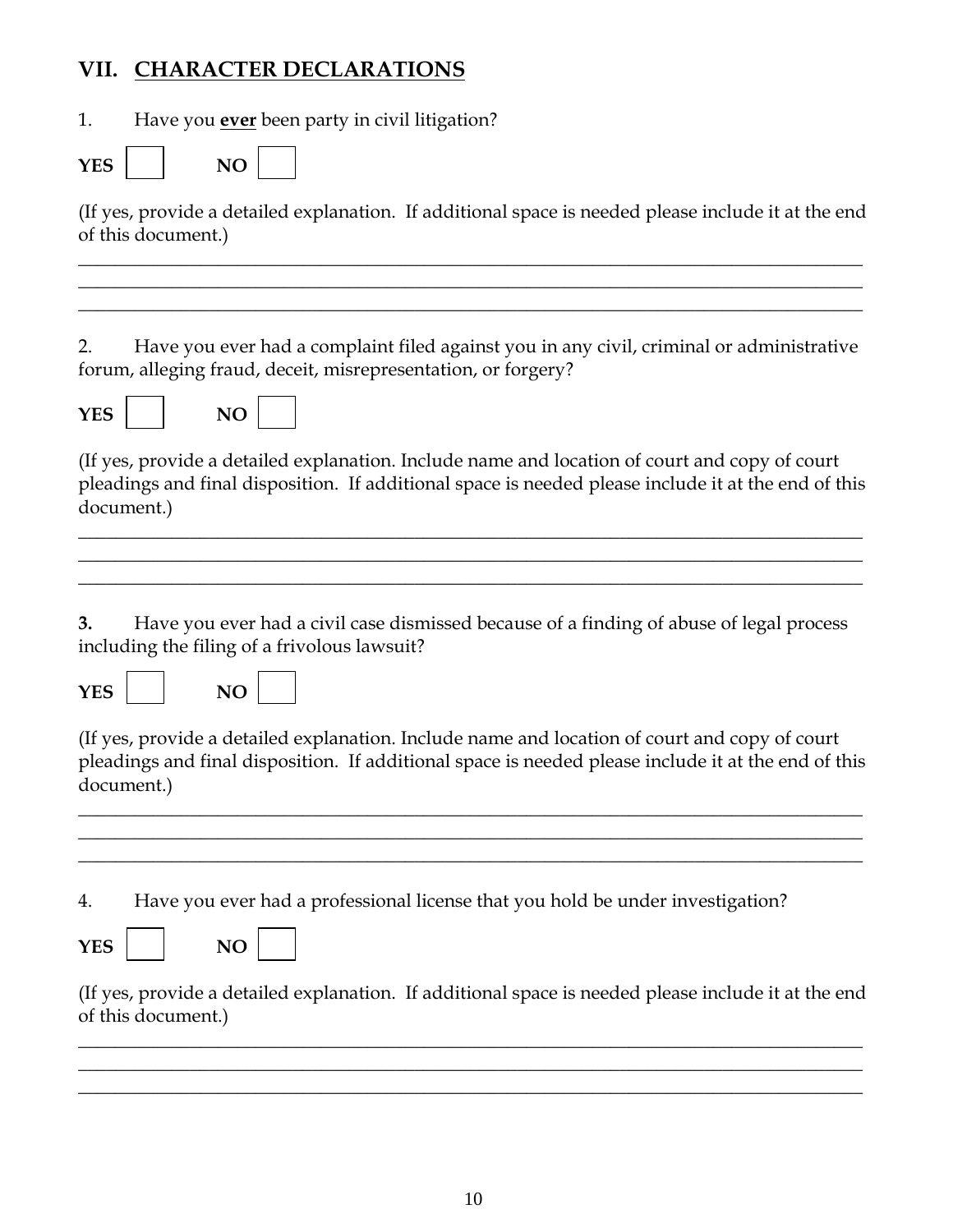5. Have you had a law enforcement certification or any other professional license/certificate revoked or suspended in this state or any other state?

 $YES$  | NO

(If yes, provide a detailed explanation. If additional space is needed please include it at the end of this document.)

**\_\_\_\_\_\_\_\_\_\_\_\_\_\_\_\_\_\_\_\_\_\_\_\_\_\_\_\_\_\_\_\_\_\_\_\_\_\_\_\_\_\_\_\_\_\_\_\_\_\_\_\_\_\_\_\_\_\_\_\_\_\_\_\_\_\_\_\_\_\_\_\_\_\_\_\_\_\_\_\_\_\_\_\_ \_\_\_\_\_\_\_\_\_\_\_\_\_\_\_\_\_\_\_\_\_\_\_\_\_\_\_\_\_\_\_\_\_\_\_\_\_\_\_\_\_\_\_\_\_\_\_\_\_\_\_\_\_\_\_\_\_\_\_\_\_\_\_\_\_\_\_\_\_\_\_\_\_\_\_\_\_\_\_\_\_\_\_\_**

6. Is a professional license that you hold currently under investigation?

| $\overline{\phantom{a}}$<br>∽ |  |
|-------------------------------|--|
|-------------------------------|--|

(If yes, provide a detailed explanation. If additional space is needed please include it at the end of this document.)

**\_\_\_\_\_\_\_\_\_\_\_\_\_\_\_\_\_\_\_\_\_\_\_\_\_\_\_\_\_\_\_\_\_\_\_\_\_\_\_\_\_\_\_\_\_\_\_\_\_\_\_\_\_\_\_\_\_\_\_\_\_\_\_\_\_\_\_\_\_\_\_\_\_\_\_\_\_\_\_\_\_\_\_\_ \_\_\_\_\_\_\_\_\_\_\_\_\_\_\_\_\_\_\_\_\_\_\_\_\_\_\_\_\_\_\_\_\_\_\_\_\_\_\_\_\_\_\_\_\_\_\_\_\_\_\_\_\_\_\_\_\_\_\_\_\_\_\_\_\_\_\_\_\_\_\_\_\_\_\_\_\_\_\_\_\_\_\_\_**

7. Have you ever filed a petition for bankruptcy or had a credit or charge account turned over to a collection agency, or a credit card or charge account debt charged off or revoked?

| VĽ'<br>-- |  | NO. |  |
|-----------|--|-----|--|
|-----------|--|-----|--|

(If yes, provide a detailed explanation. If additional space is needed please include it at the end of this document.)

**\_\_\_\_\_\_\_\_\_\_\_\_\_\_\_\_\_\_\_\_\_\_\_\_\_\_\_\_\_\_\_\_\_\_\_\_\_\_\_\_\_\_\_\_\_\_\_\_\_\_\_\_\_\_\_\_\_\_\_\_\_\_\_\_\_\_\_\_\_\_\_\_\_\_\_\_\_\_\_\_\_\_\_\_ \_\_\_\_\_\_\_\_\_\_\_\_\_\_\_\_\_\_\_\_\_\_\_\_\_\_\_\_\_\_\_\_\_\_\_\_\_\_\_\_\_\_\_\_\_\_\_\_\_\_\_\_\_\_\_\_\_\_\_\_\_\_\_\_\_\_\_\_\_\_\_\_\_\_\_\_\_\_\_\_\_\_\_\_**

8. Are you currently in violation of a court order to include an order for child support?

| v<br>ЕС<br>. H.T |  | ~<br>. |  |
|------------------|--|--------|--|
|------------------|--|--------|--|

(If yes, provide a detailed explanation. If additional space is needed please include it at the end of this document.)

**\_\_\_\_\_\_\_\_\_\_\_\_\_\_\_\_\_\_\_\_\_\_\_\_\_\_\_\_\_\_\_\_\_\_\_\_\_\_\_\_\_\_\_\_\_\_\_\_\_\_\_\_\_\_\_\_\_\_\_\_\_\_\_\_\_\_\_\_\_\_\_\_\_\_\_\_\_\_\_\_\_\_\_\_ \_\_\_\_\_\_\_\_\_\_\_\_\_\_\_\_\_\_\_\_\_\_\_\_\_\_\_\_\_\_\_\_\_\_\_\_\_\_\_\_\_\_\_\_\_\_\_\_\_\_\_\_\_\_\_\_\_\_\_\_\_\_\_\_\_\_\_\_\_\_\_\_\_\_\_\_\_\_\_\_\_\_\_\_**

9. Have you ever been terminated, suspended, disciplined or permitted to resign in lieu of termination from any job?

(If yes, provide a detailed explanation. If additional space is needed please include it at the end of this document.)

**\_\_\_\_\_\_\_\_\_\_\_\_\_\_\_\_\_\_\_\_\_\_\_\_\_\_\_\_\_\_\_\_\_\_\_\_\_\_\_\_\_\_\_\_\_\_\_\_\_\_\_\_\_\_\_\_\_\_\_\_\_\_\_\_\_\_\_\_\_\_\_\_\_\_\_\_\_\_\_\_\_\_\_\_ \_\_\_\_\_\_\_\_\_\_\_\_\_\_\_\_\_\_\_\_\_\_\_\_\_\_\_\_\_\_\_\_\_\_\_\_\_\_\_\_\_\_\_\_\_\_\_\_\_\_\_\_\_\_\_\_\_\_\_\_\_\_\_\_\_\_\_\_\_\_\_\_\_\_\_\_\_\_\_\_\_\_\_\_**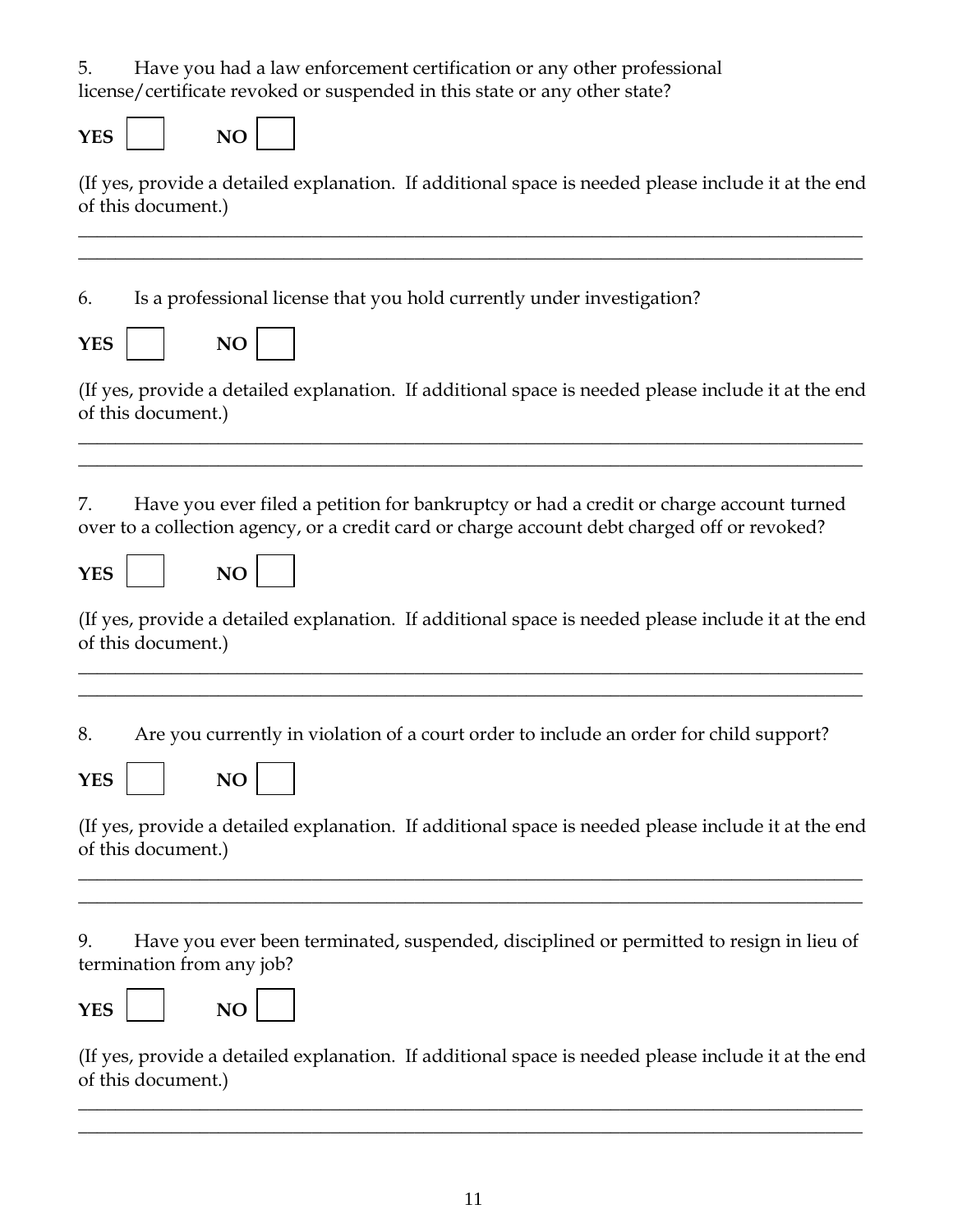### **VIII. RESIDENCES**

In chronological order, list each and every place in which you have lived since age 18 beginning with your present address. (Include all addresses while you were in school and the military. Add additional pages as needed.

| RESIDENCE: From: To: To:                                                                                       |       |                                                             |          |
|----------------------------------------------------------------------------------------------------------------|-------|-------------------------------------------------------------|----------|
|                                                                                                                | Mo/Yr | Mo/Yr                                                       |          |
| ADDRESS: North Contract of the Contract of the Contract of the Contract of the Contract of the Contract of the |       |                                                             |          |
| <b>Full Street Address</b>                                                                                     |       | Apt. #                                                      | P.O. Box |
| City                                                                                                           |       | State                                                       | Zip Code |
| Country, if not United States                                                                                  |       |                                                             |          |
| <b>RESIDENCE:</b> From: $\frac{1}{\text{Mo/Yr}}$ To: $\frac{1}{\text{Mo/Yr}}$                                  |       |                                                             |          |
|                                                                                                                |       |                                                             |          |
|                                                                                                                |       |                                                             |          |
| <b>Full Street Address</b>                                                                                     |       | Apt. #                                                      | P.O. Box |
| City                                                                                                           |       | State                                                       | Zip Code |
| Country, if not United States                                                                                  |       |                                                             |          |
|                                                                                                                |       |                                                             |          |
| <b>RESIDENCE:</b>                                                                                              |       | From: $\frac{1}{\text{Mo/Yr}}$ To: $\frac{1}{\text{Mo/Yr}}$ |          |
|                                                                                                                |       |                                                             |          |
| ADDRESS:                                                                                                       |       |                                                             |          |
| <b>Full Street Address</b>                                                                                     |       | Apt. #                                                      | P.O. Box |
| City                                                                                                           |       | State                                                       | Zip Code |
| Country, if not United States                                                                                  |       |                                                             |          |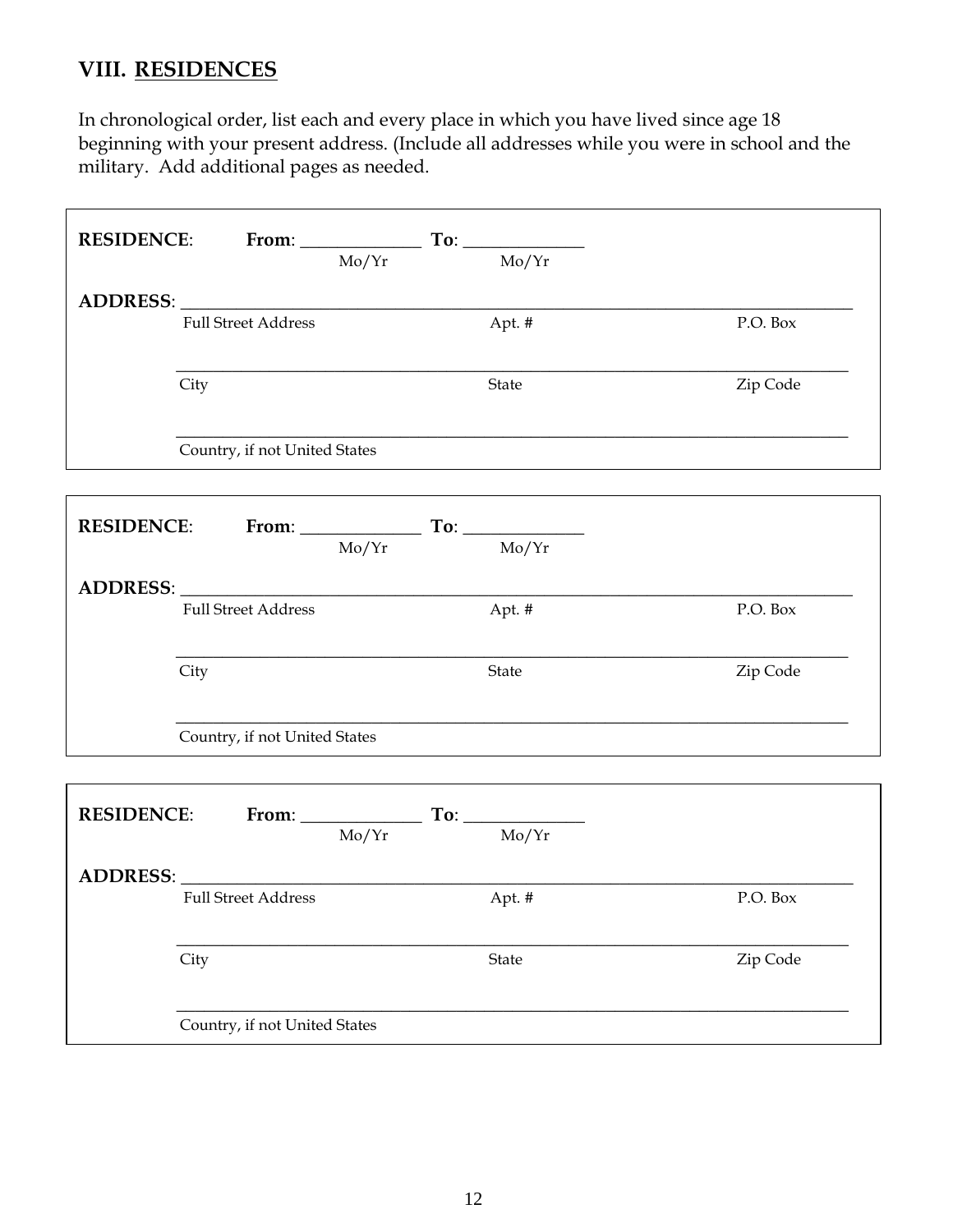|                   |      |                               |       | RESIDENCE: From: To: To:                                                      |          |
|-------------------|------|-------------------------------|-------|-------------------------------------------------------------------------------|----------|
|                   |      |                               | Mo/Yr | $\overline{\text{Mo/Yr}}$                                                     |          |
|                   |      |                               |       |                                                                               |          |
|                   |      | <b>Full Street Address</b>    |       | Apt. #                                                                        | P.O. Box |
|                   |      |                               |       |                                                                               |          |
|                   | City |                               |       | State                                                                         | Zip Code |
|                   |      |                               |       |                                                                               |          |
|                   |      | Country, if not United States |       |                                                                               |          |
|                   |      |                               |       |                                                                               |          |
|                   |      |                               |       | <b>RESIDENCE:</b> From: $\frac{1}{\text{Mo/Yr}}$ To: $\frac{1}{\text{Mo/Yr}}$ |          |
|                   |      |                               |       |                                                                               |          |
|                   |      | <b>Full Street Address</b>    |       | Apt. #                                                                        | P.O. Box |
|                   |      |                               |       |                                                                               |          |
|                   | City |                               |       | State                                                                         | Zip Code |
|                   |      |                               |       |                                                                               |          |
|                   |      | Country, if not United States |       |                                                                               |          |
|                   |      |                               |       |                                                                               |          |
|                   |      |                               |       | <b>RESIDENCE:</b> From: $\frac{1}{\text{Mo/Yr}}$ To: $\frac{1}{\text{Mo/Yr}}$ |          |
|                   |      |                               |       |                                                                               |          |
|                   |      | <b>Full Street Address</b>    |       | Apt. #                                                                        | P.O. Box |
|                   |      |                               |       |                                                                               |          |
|                   | City |                               |       | State                                                                         | Zip Code |
|                   |      |                               |       |                                                                               |          |
|                   |      | Country, if not United States |       |                                                                               |          |
| <b>RESIDENCE:</b> |      |                               |       |                                                                               |          |
|                   |      |                               |       | From: $\frac{1}{\text{Mo/Yr}}$ To: $\frac{1}{\text{Mo/Yr}}$                   |          |
| ADDRESS:          |      |                               |       |                                                                               |          |
|                   |      | <b>Full Street Address</b>    |       | Apt. #                                                                        | P.O. Box |
|                   |      |                               |       |                                                                               |          |
|                   | City |                               |       | State                                                                         | Zip Code |
|                   |      |                               |       |                                                                               |          |
|                   |      | Country, if not United States |       |                                                                               |          |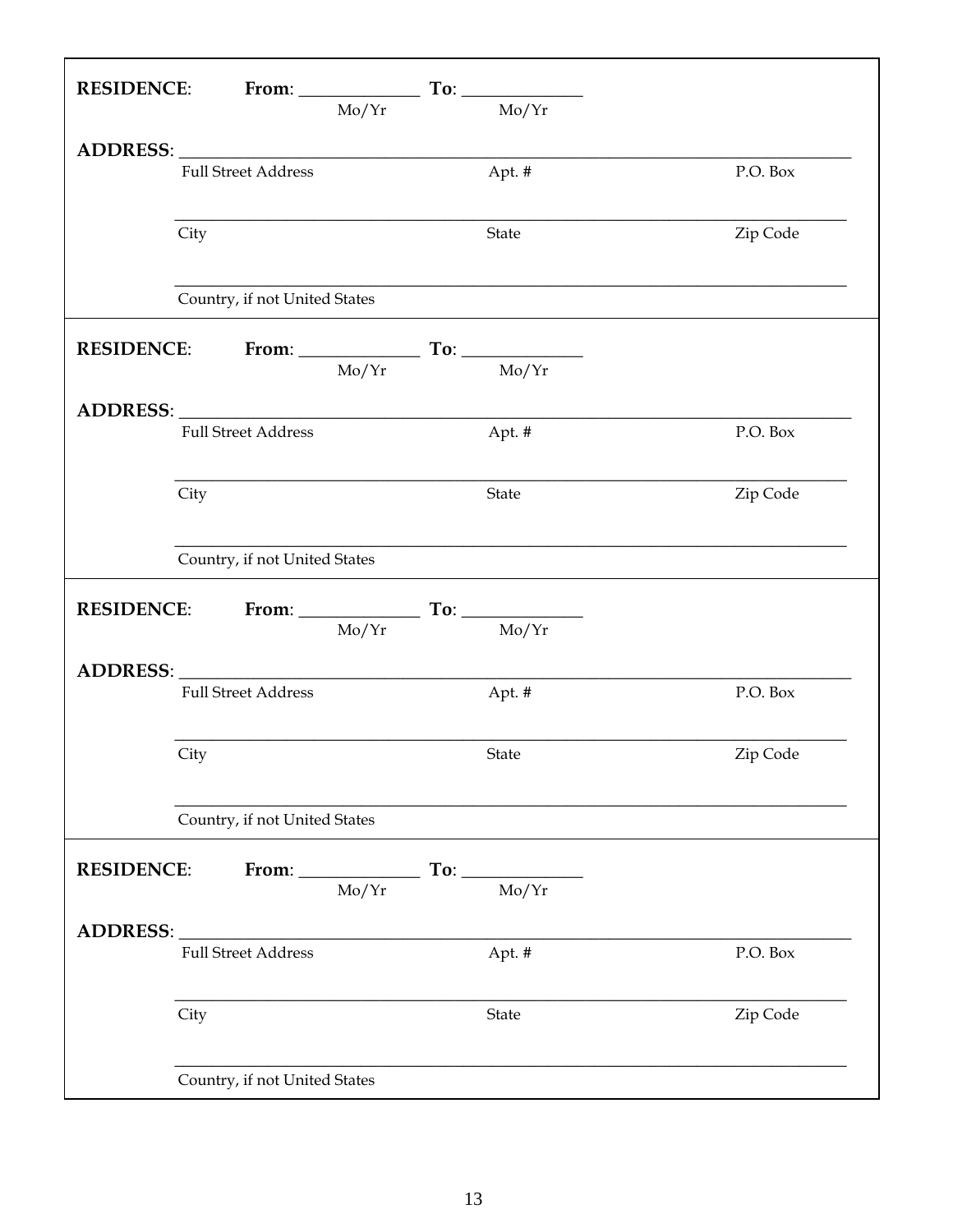## **IX. EDUCATION**

| <b>Full Street Address</b>              |                                                     |          |
|-----------------------------------------|-----------------------------------------------------|----------|
| City                                    | State                                               | Zip Code |
|                                         |                                                     |          |
| $\frac{Mo/Yr}{\sqrt{2\pi}}$             |                                                     |          |
|                                         |                                                     |          |
|                                         |                                                     |          |
| <b>Full Street Address</b>              |                                                     |          |
| City                                    | State                                               | Zip Code |
| From: $\qquad \qquad \text{To:} \qquad$ |                                                     |          |
| Mo/Yr<br>Mo/Yr                          |                                                     |          |
|                                         | NAME OF COLLEGE: LEADER AND THE SERVICE OF COLLEGE. |          |
|                                         | ADDRESS: ADDRESS:                                   |          |
| <b>Full Street Address</b>              |                                                     |          |
| City                                    | State                                               | Zip Code |
|                                         |                                                     |          |
| $Mo/Yr$ $Mo/Yr$                         |                                                     |          |

Have you been dropped, suspended, warned or placed on scholastic or disciplinary probation, expelled, requested to resign or allowed to resign in lieu of discipline from any school above the elementary school level, or from any college or university, or otherwise subjected to discipline by any such school or institution, or requested or advised by any such school or institution to discontinue your studies therein?

YES NO



(If yes, provide a detailed explanation. If additional space is needed please include it at the end of this document.)

**\_\_\_\_\_\_\_\_\_\_\_\_\_\_\_\_\_\_\_\_\_\_\_\_\_\_\_\_\_\_\_\_\_\_\_\_\_\_\_\_\_\_\_\_\_\_\_\_\_\_\_\_\_\_\_\_\_\_\_\_\_\_\_\_\_\_\_\_\_\_\_\_\_\_\_\_\_\_\_\_\_\_\_\_ \_\_\_\_\_\_\_\_\_\_\_\_\_\_\_\_\_\_\_\_\_\_\_\_\_\_\_\_\_\_\_\_\_\_\_\_\_\_\_\_\_\_\_\_\_\_\_\_\_\_\_\_\_\_\_\_\_\_\_\_\_\_\_\_\_\_\_\_\_\_\_\_\_\_\_\_\_\_\_\_\_\_\_\_ \_\_\_\_\_\_\_\_\_\_\_\_\_\_\_\_\_\_\_\_\_\_\_\_\_\_\_\_\_\_\_\_\_\_\_\_\_\_\_\_\_\_\_\_\_\_\_\_\_\_\_\_\_\_\_\_\_\_\_\_\_\_\_\_\_\_\_\_\_\_\_\_\_\_\_\_\_\_\_\_\_\_\_\_**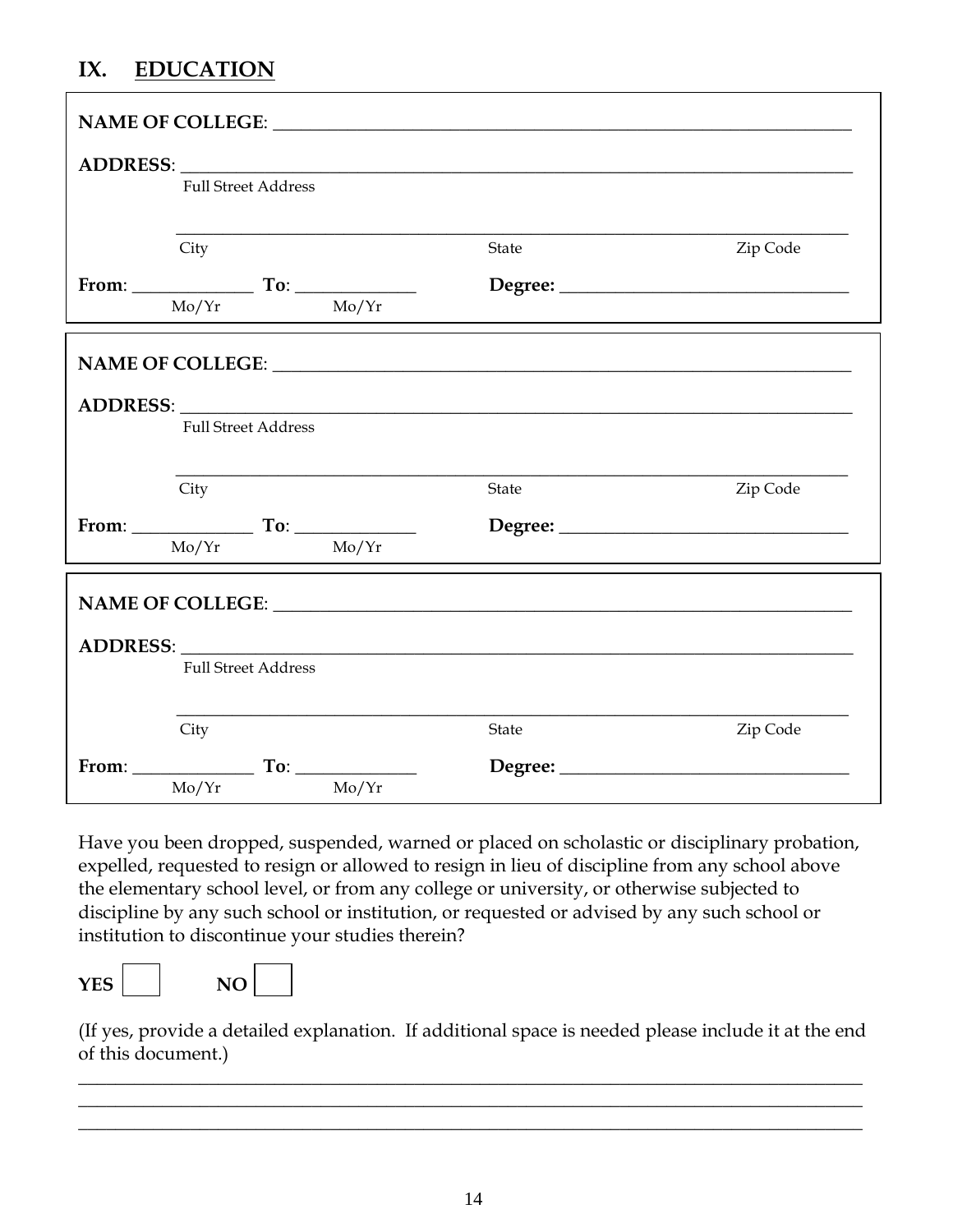### **X. EMPLOYMENT**

List each job you have held since age 18 beginning with your current job. Include selfemployment, temporary or part-time employment and military service. Account for any period of time when you were unemployed. Add additional pages as needed.

| $\textbf{FROM:} \left(\text{mo/yr}\right)$ | TO: (mo/yr) | <b>EMPLOYER:</b>                  | PHONE: |
|--------------------------------------------|-------------|-----------------------------------|--------|
|                                            |             |                                   |        |
|                                            |             |                                   |        |
|                                            |             |                                   |        |
| <b>JOB TITLE:</b>                          |             | <b>ADDRESS:</b> (City,State, Zip) |        |
|                                            |             |                                   |        |
|                                            |             |                                   |        |
|                                            |             |                                   |        |
| <b>SUPERVISOR:</b>                         |             | <b>CO-WORKERS NAMES:</b>          |        |
|                                            |             |                                   |        |
|                                            |             |                                   |        |
|                                            |             |                                   |        |
| <b>DUTIES:</b>                             |             |                                   |        |
|                                            |             |                                   |        |
|                                            |             |                                   |        |
|                                            |             |                                   |        |
| <b>REASON FOR LEAVING:</b>                 |             |                                   |        |
|                                            |             |                                   |        |
|                                            |             |                                   |        |
|                                            |             |                                   |        |

| FROM: $(mo/yr)$            | TO: (mo/yr) | <b>EMPLOYER:</b>                   | PHONE: |
|----------------------------|-------------|------------------------------------|--------|
|                            |             |                                    |        |
| <b>JOB TITLE:</b>          |             | <b>ADDRESS:</b> (City, State, Zip) |        |
| <b>SUPERVISOR:</b>         |             | <b>CO-WORKERS NAMES:</b>           |        |
|                            |             |                                    |        |
| <b>DUTIES:</b>             |             |                                    |        |
|                            |             |                                    |        |
| <b>REASON FOR LEAVING:</b> |             |                                    |        |
|                            |             |                                    |        |

| FROM: $(mo/yr)$            | TO: (mo/yr) | <b>EMPLOYER:</b>                   | PHONE: |
|----------------------------|-------------|------------------------------------|--------|
|                            |             |                                    |        |
| <b>JOB TITLE:</b>          |             | <b>ADDRESS:</b> (City, State, Zip) |        |
|                            |             |                                    |        |
| <b>SUPERVISOR:</b>         |             | <b>CO-WORKERS NAMES:</b>           |        |
|                            |             |                                    |        |
| <b>DUTIES:</b>             |             |                                    |        |
|                            |             |                                    |        |
| <b>REASON FOR LEAVING:</b> |             |                                    |        |
|                            |             |                                    |        |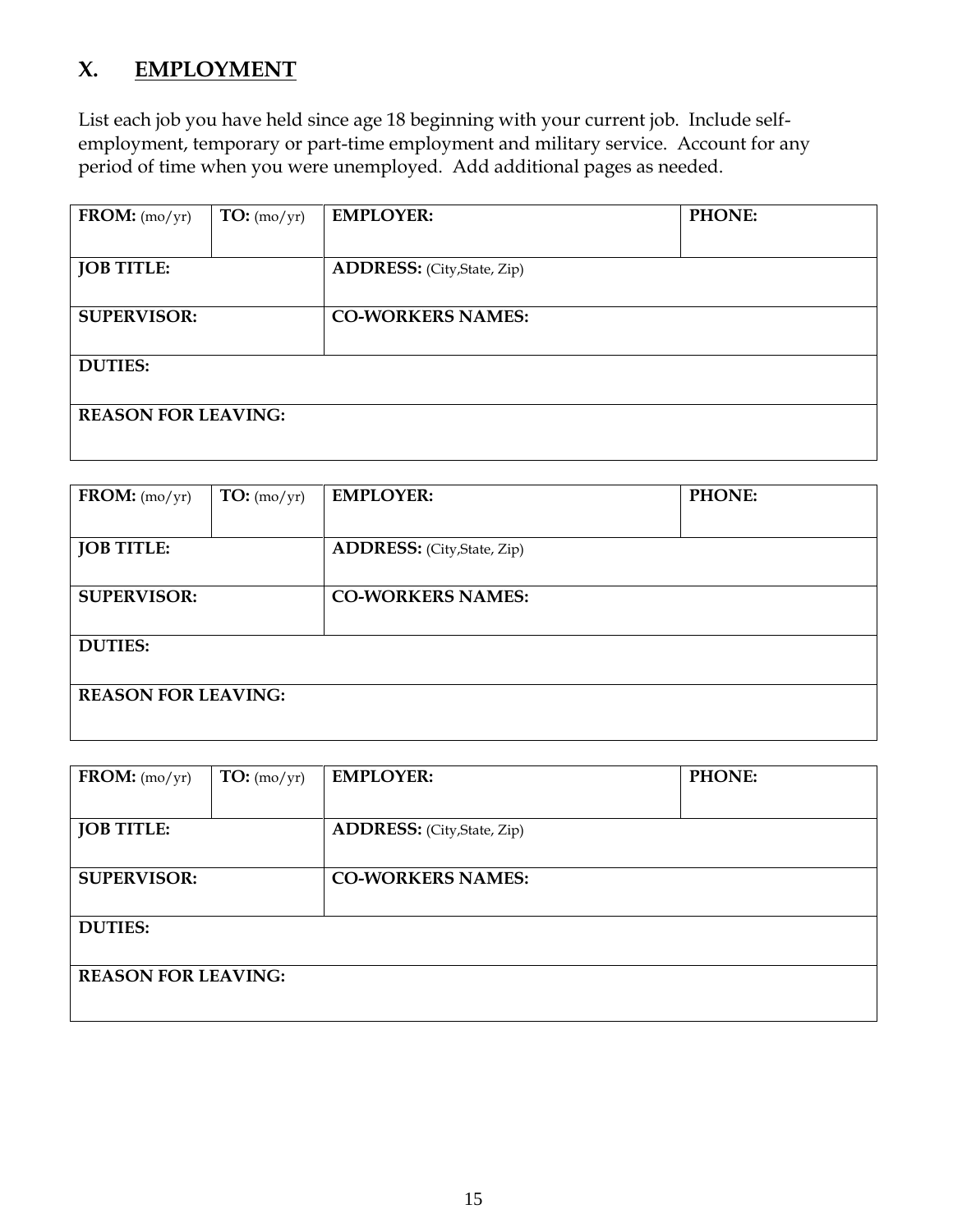| FROM: $(mo/yr)$            | TO: (mo/yr) | <b>EMPLOYER:</b>                  | PHONE: |
|----------------------------|-------------|-----------------------------------|--------|
| <b>JOB TITLE:</b>          |             | <b>ADDRESS:</b> (City,State, Zip) |        |
| <b>SUPERVISOR:</b>         |             | <b>CO-WORKERS NAMES:</b>          |        |
| <b>DUTIES:</b>             |             |                                   |        |
|                            |             |                                   |        |
| <b>REASON FOR LEAVING:</b> |             |                                   |        |

| FROM: $(mo/yr)$            | TO: (mo/yr) | <b>EMPLOYER:</b>                  | <b>PHONE:</b> |
|----------------------------|-------------|-----------------------------------|---------------|
|                            |             |                                   |               |
| <b>JOB TITLE:</b>          |             | <b>ADDRESS:</b> (City,State, Zip) |               |
| <b>SUPERVISOR:</b>         |             | <b>CO-WORKERS NAMES:</b>          |               |
| <b>DUTIES:</b>             |             |                                   |               |
| <b>REASON FOR LEAVING:</b> |             |                                   |               |

| FROM: $(mo/yr)$            | TO: (mo/yr) | <b>EMPLOYER:</b>                   | PHONE: |
|----------------------------|-------------|------------------------------------|--------|
|                            |             |                                    |        |
| <b>JOB TITLE:</b>          |             | <b>ADDRESS:</b> (City, State, Zip) |        |
|                            |             |                                    |        |
| <b>SUPERVISOR:</b>         |             | <b>CO-WORKERS NAMES:</b>           |        |
|                            |             |                                    |        |
| <b>DUTIES:</b>             |             |                                    |        |
|                            |             |                                    |        |
| <b>REASON FOR LEAVING:</b> |             |                                    |        |
|                            |             |                                    |        |

| FROM: $(mo/yr)$            | TO: (mo/yr) | <b>EMPLOYER:</b>                  | PHONE: |
|----------------------------|-------------|-----------------------------------|--------|
|                            |             |                                   |        |
| <b>JOB TITLE:</b>          |             | <b>ADDRESS:</b> (City,State, Zip) |        |
| <b>SUPERVISOR:</b>         |             | <b>CO-WORKERS NAMES:</b>          |        |
| <b>DUTIES:</b>             |             |                                   |        |
| <b>REASON FOR LEAVING:</b> |             |                                   |        |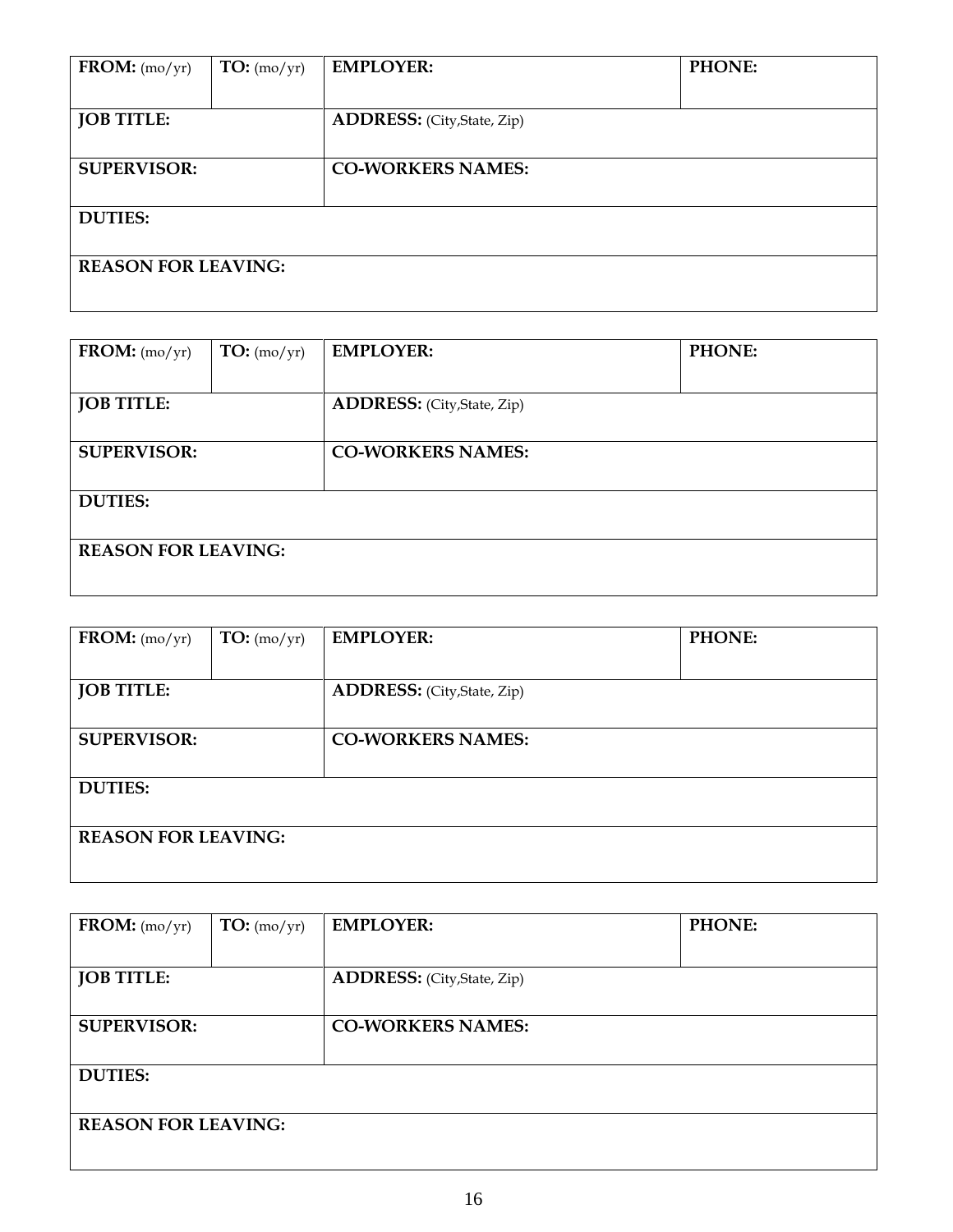## **XI. FAMILY HISTORY**

1. Are you a native born or naturalized citizen? (Proof of naturalization is required.)

 $YES$   $NO$ 

2. Provide the name of your spouse, father, mother, brothers and sisters.

| <b>RELATIONSHIP</b> | <b>NAME</b> | <b>FULL ADDRESS</b> | PHONE |
|---------------------|-------------|---------------------|-------|
|                     |             |                     |       |
|                     |             |                     |       |
|                     |             |                     |       |
|                     |             |                     |       |
|                     |             |                     |       |
|                     |             |                     |       |
|                     |             |                     |       |
|                     |             |                     |       |
|                     |             |                     |       |
|                     |             |                     |       |
|                     |             |                     |       |
|                     |             |                     |       |
|                     |             |                     |       |
|                     |             |                     |       |
|                     |             |                     |       |
|                     |             |                     |       |
|                     |             |                     |       |

3. List names of three friends or associates. Do not include former employers or school teachers.

| <b>NAME</b> | <b>FULL ADDRESS</b> | <b>PHONE</b> |
|-------------|---------------------|--------------|
|             |                     |              |
|             |                     |              |
|             |                     |              |
|             |                     |              |
|             |                     |              |
|             |                     |              |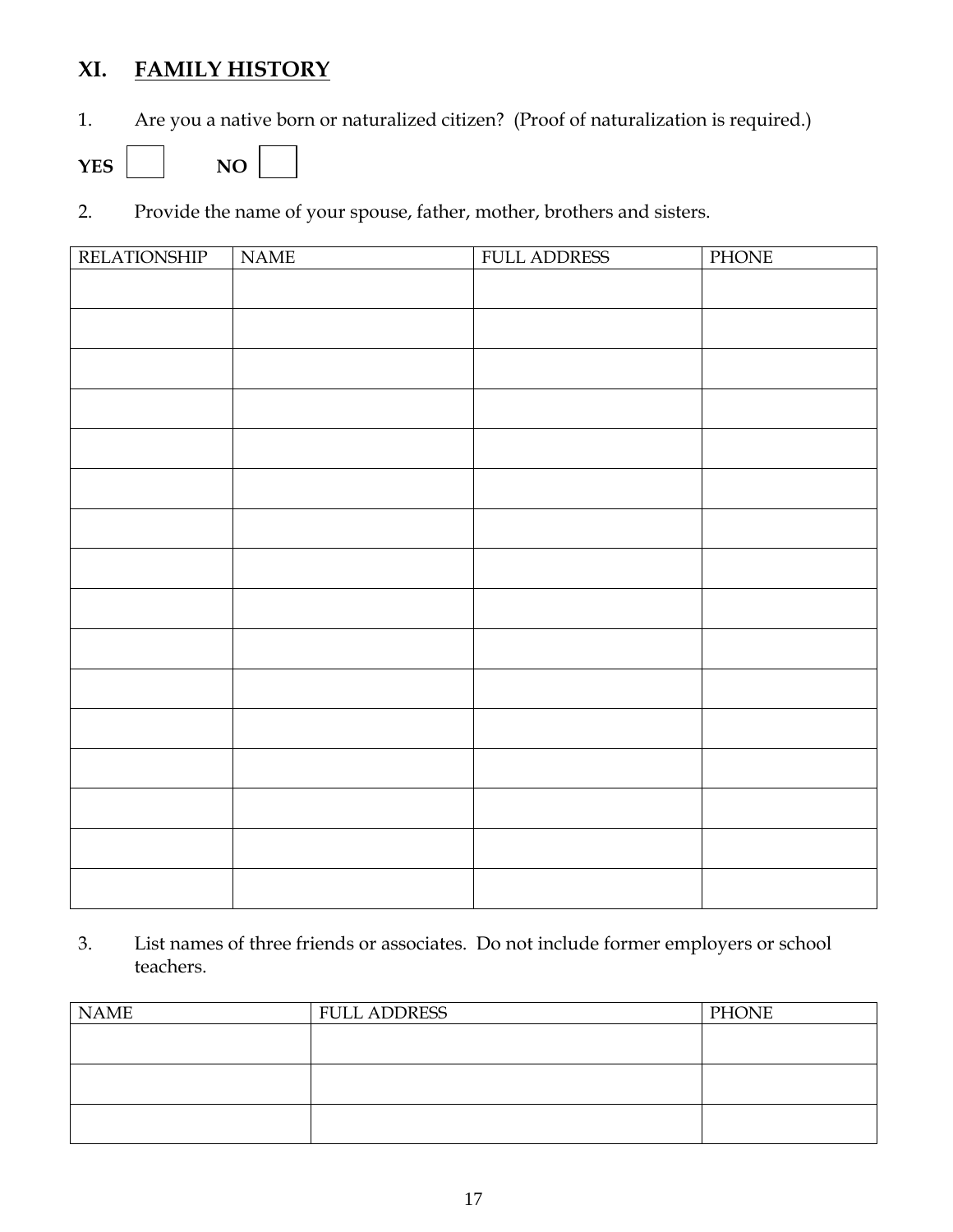## **XII. STATEMENT OF HEALTH AND SIGNATURE**

Do you currently have any condition or impairment (including but not limited to substance abuse, alcohol abuse, or a mental emotional, or nervous disorder or condition) which in any way currently affects or if untreated could affect your ability to perform the duties of a law enforcement officer in a competent professional manner?





(If yes, provide a detailed explanation. If additional space is needed please include it at the end of this document.)

**\_\_\_\_\_\_\_\_\_\_\_\_\_\_\_\_\_\_\_\_\_\_\_\_\_\_\_\_\_\_\_\_\_\_\_\_\_\_\_\_\_\_\_\_\_\_\_\_\_\_\_\_\_\_\_\_\_\_\_\_\_\_\_\_\_\_\_\_\_\_\_\_\_\_\_\_\_\_\_\_\_\_\_\_\_\_\_\_ \_\_\_\_\_\_\_\_\_\_\_\_\_\_\_\_\_\_\_\_\_\_\_\_\_\_\_\_\_\_\_\_\_\_\_\_\_\_\_\_\_\_\_\_\_\_\_\_\_\_\_\_\_\_\_\_\_\_\_\_\_\_\_\_\_\_\_\_\_\_\_\_\_\_\_\_\_\_\_\_\_\_\_\_\_\_\_\_ \_\_\_\_\_\_\_\_\_\_\_\_\_\_\_\_\_\_\_\_\_\_\_\_\_\_\_\_\_\_\_\_\_\_\_\_\_\_\_\_\_\_\_\_\_\_\_\_\_\_\_\_\_\_\_\_\_\_\_\_\_\_\_\_\_\_\_\_\_\_\_\_\_\_\_\_\_\_\_\_\_\_\_\_\_\_\_\_ \_\_\_\_\_\_\_\_\_\_\_\_\_\_\_\_\_\_\_\_\_\_\_\_\_\_\_\_\_\_\_\_\_\_\_\_\_\_\_\_\_\_\_\_\_\_\_\_\_\_\_\_\_\_\_\_\_\_\_\_\_\_\_\_\_\_\_\_\_\_\_\_\_\_\_\_\_\_\_\_\_\_\_\_\_\_\_\_**

## **XIII. APPLICANT ATTESTATION VERIFICATION**

*Instructions: To be completed by the applicant.*

**I am aware that this document constitutes a public record and knowingly making a false entry in, or false alteration of a public record is a violation of Nebraska Revised Statute 28- 911.**

I hereby certify that there are no willful misrepresentations, omissions, or falsifications in the forgoing statements and answers to questions and that all statements and answers are true and correct to the best of my knowledge and belief.

Signature of Applicant

\_\_\_\_\_\_\_\_\_\_\_\_\_\_\_\_\_\_\_\_\_\_\_\_\_\_\_\_\_\_\_\_\_\_\_\_\_\_\_\_\_\_\_ Date: \_\_\_\_\_\_\_\_\_\_\_\_\_\_\_\_\_

Sworn to and subscribed before me, this \_\_\_\_\_ day of \_\_\_\_\_\_\_\_\_\_\_\_\_\_\_\_\_\_\_\_\_\_\_\_\_\_.

Notary Seal or Stamp

Signature of Notary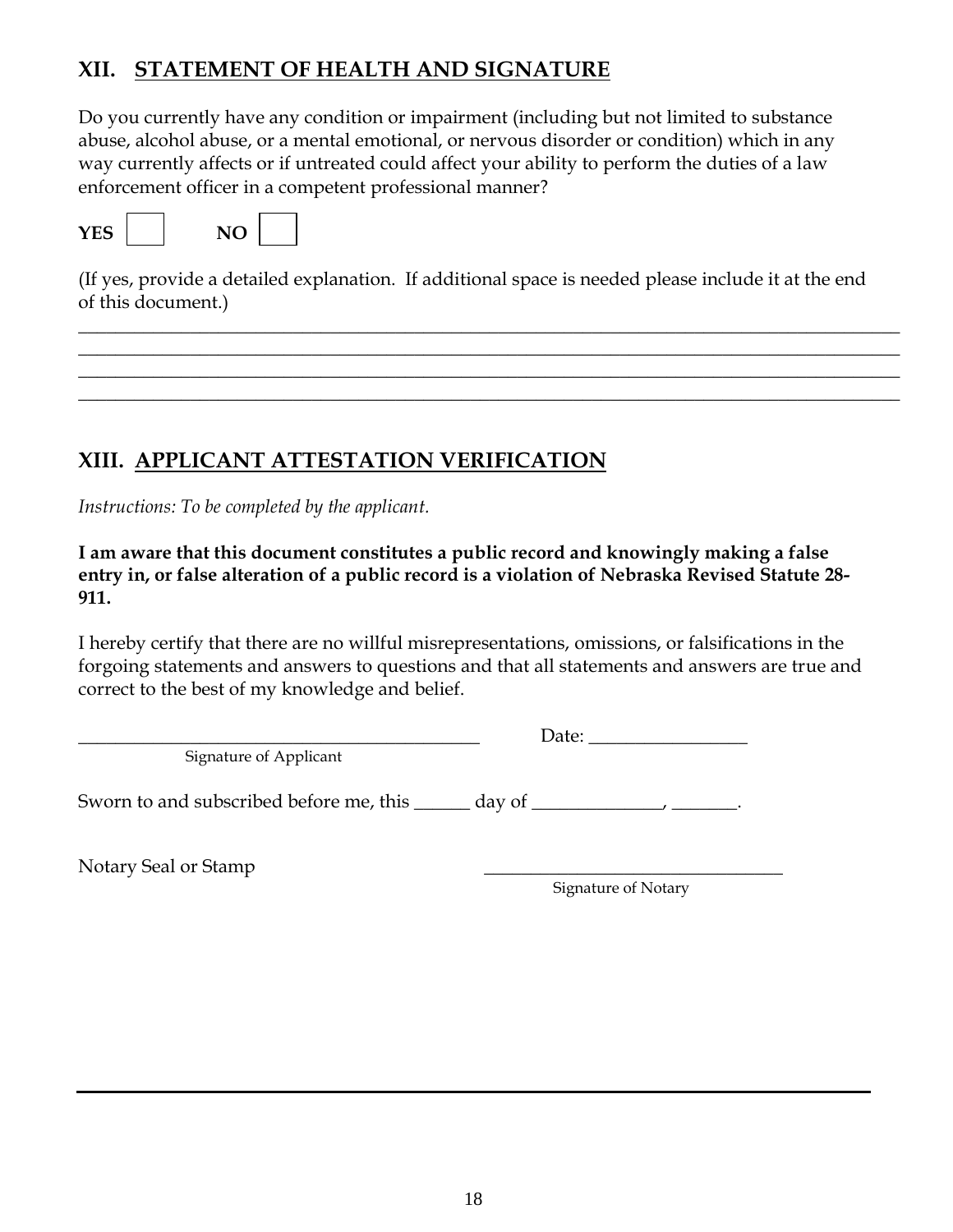## **XIV. BACKGROUND INVESTIGATOR ATTESTATION**

*Instructions: To be completed by the individual who conducted the background investigation.*

#### **I am aware that this document constitutes a public record and knowingly making a false entry in, or false alteration of a public record is a violation of Nebraska Revised Statute 28- 911.**

I hereby certify that as a part of the background investigation on this applicant I have verified that the applicant has made no willful misrepresentations, omissions, or falsifications in the forgoing statements and answers to questions and that all statements and answers are true and correct to the best of my knowledge and belief.

|                                                                          | Date: |  |
|--------------------------------------------------------------------------|-------|--|
| Signature of Background Investigator                                     |       |  |
| Sworn to and subscribed before me, this <u>equal</u> day of <u>equal</u> |       |  |
|                                                                          |       |  |

Notary Seal or Stamp

Signature of Notary